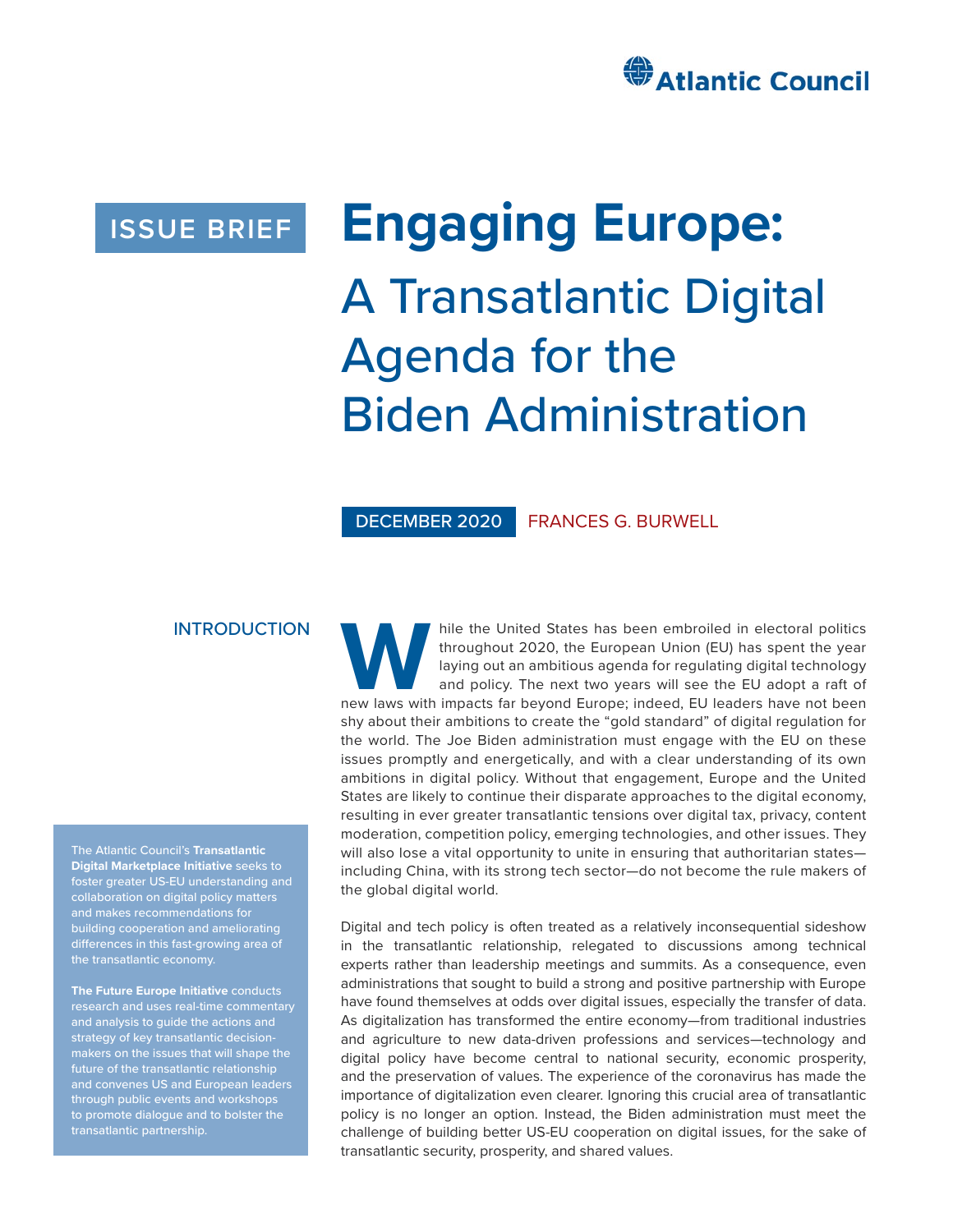#### **THE CASE FOR US-EU ENGAGEMENT ON DIGITAL POLICY**

Transatlantic cooperation is vital, in part, because of US and EU leadership in the digital economy. The United States and European Union represent 42 percent of global gross domestic product (GDP) and 41 percent of world trade (in goods and services).1 Together, they comprise a huge market, one that can drive standards for goods and services traded around the world. They are also the largest investors in each other's economies, with European companies creating millions of jobs in the United States, and US companies doing the same in Europe.

This economic partnership has been key in the global emergence of the digital economy. The United States and EU are each the leading recipient of digitally enabled services from the other, accounting for about one third of exports. In 2018, the United States exported \$188 billion in information and communications technology (ICT) services, and potentially ICTenabled services, to the EU—ten times more than it exported to China—ending the year with a surplus of \$80.9 billion with the EU.<sup>2</sup> Investment is an even bigger driver of transatlantic digital commerce. In 2018, affiliates of US firms based in Europe supplied \$201 billion in information services, almost 70 percent of the total information services provided abroad by those affiliates of US companies.3



President-elect Joe Biden stands with his nominees for his national security team at his transition headquarters in the Queen Theater in Wilmington, Delaware, U.S., November 24, 2020. From left are announces Antony Blinken to be Secretary of State, Jake Sullivan to be U.S. national security adviser, Alejandro Mayorkas to be Secretary of Homeland Security, Vice President-elect Kamala Harris, Avril Haines to be Director of National Intelligence, John Kerry to be a special envoy for climate change and Linda Thomas-Greenfield to be the Ambassador to the United Nations. Source: REUTERS/Joshua Roberts

Figures for 2019. "Databank," World Bank, <https://databank.worldbank.org/home.aspx>.

<sup>2</sup> "Table 3.3.: US Trade in ICT and Potentially ICT-Enabled Services, by Country or Affiliation Bureau of Economic Analysis," US Department of Commerce, July 10, 2020,<https://apps.bea.gov/iTable/iTable.cfm?ReqID=62&step=1>.

<sup>3</sup> "Table 4.1: Services Supplied to Foreign Persons by US MNEs Through their MOFAs, by Industry of Affiliate and Country of Affiliate," Bureau of Economic Analysis, Department of Commerce, October 20, 2020, [https://apps.bea.gov/iTable/iTable.cfm?ReqID=62&step=1.](https://apps.bea.gov/iTable/iTable.cfm?ReqID=62&step=1)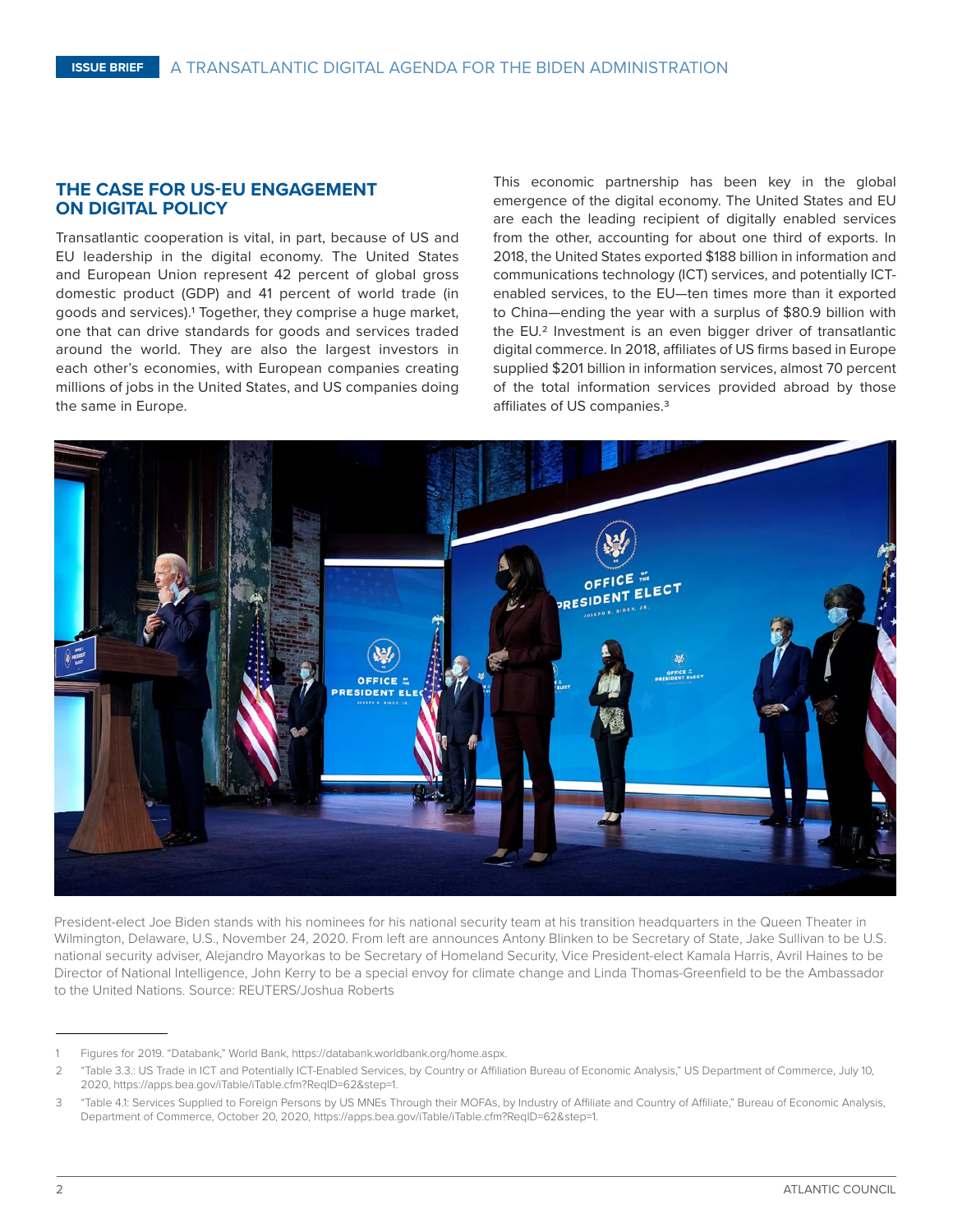US engagement with Europe is not just about economics, but also geopolitics. As digitalization spreads throughout the international economy, this transatlantic partnership could provide the foundation for a new set of global rules aimed at balancing free markets and personal liberties. It is already clear that China and Russia, as well as some other countries, seek to advance a much more state-centric and authoritarian system, with digital policies designed to reinforce the power and authority of the government over the economy and citizens. If the United States and European Union can work together, harnessing the power of their unified market, their version of the open digital economy may prevail. But, if the United States and EU persist in moving in divergent directions, the global economy will splinter into at least three spheres: China, the United States, and Europe. Thus, US-EU cooperation on tech and digital policy is not just an economic choice, but a geopolitical one, with implications for many other countries around the world.

Transatlantic cooperation on digital and technology matters is also crucial to preserving the security of the NATO Alliance. A shared commitment to combatting foreign disinformation will be essential if the United States and its European partners are to stay unified and not see external powers erode the support of their citizens. The security of critical infrastructure, both from foreign manipulation and cyberattacks, will be key in building allied resilience. And, as new technologies are integrated into more and more sectors of the economy, vulnerabilities are likely to increase. Industrie 4.0 and the Internet of Things (IoT) can bring many benefits, but only if infrastructure, systems, and software become inherently more secure and are protected from malign—or even accidental—interference. For the United States and Europe, this is a job better tackled together than separately.

Building cooperation with Europe on these technology and digital issues will not be easy, however. Despite its closeness, the transatlantic economic relationship has not been without its troubles, and the same is increasingly true of the digital economy. While trade barriers in the form of tariffs and quotas have occasionally been problematic, the most common quarrels have focused on non-tariff barriers (NTBs); that is, domestic regulations that inhibit the free flow of goods or services. Outside of the digital sector, different food-safety regimes led to an argument over genetically modified (GM) crops and food, while different state-subsidy rules are at the heart of the longrunning Boeing-Airbus dispute.

Challenges in the digital sector may be just as complex as these traditional disputes, but they do not need to be as intractable, in part because the United States and EU have much to gain





Source: US Bureau of Economic Analysis

by addressing them together. To date, most disputes in the transatlantic digital economy have centered on privacy issues. But, as digitalization is integrated into "traditional" economic sectors, regulatory differences will have an even broader impact. How are data collected, stored, shared, and used? How should emerging technologies such as artificial intelligence (AI) be regulated as they are integrated into everyday goods and services? How can regulators accurately predict the potential harms that need to be constrained as a new technology is developed? When should technology be restricted as a security matter, and how can that be distinguished from industrial policy or protectionist procurement? Does a government have a right to tax a business that has a tax domicile outside its jurisdiction, but supplies digital services to its citizens, and will doing so lead to double taxation?

These questions are likely to dominate the US-EU digital agenda in the first year of the new administration, and, at times,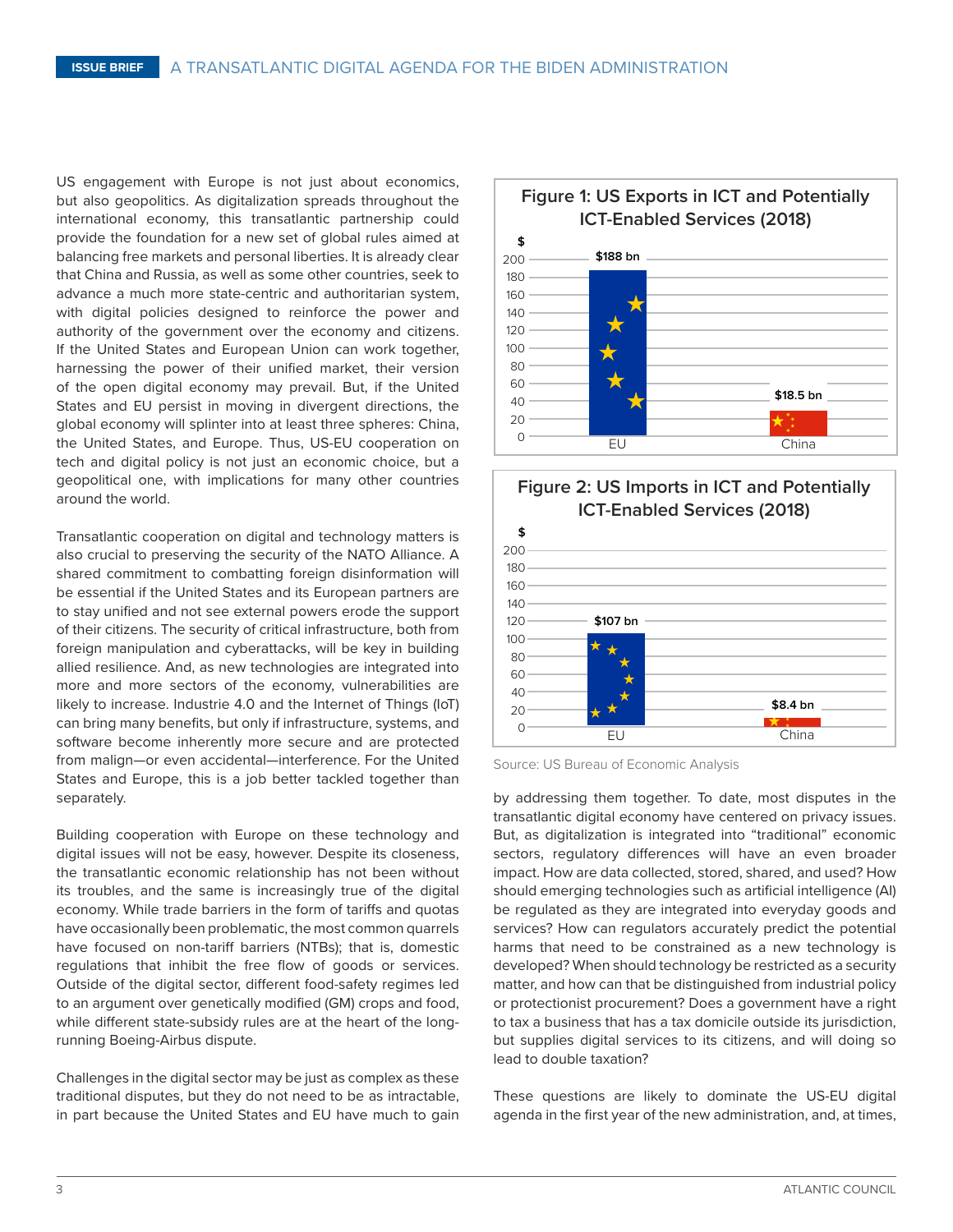may threaten to derail any effort to reset the transatlantic relationship on a more positive agenda. Finding transatlantic answers to these questions will become increasingly urgent as the EU lays out its ambitious agenda for regulating technology and the digital economy. Indeed, the Biden administration will face a serious challenge simply getting knowledgeable officials in place in time to make a difference in the European debates. Yet, as the experience of the coronavirus has demonstrated, the digital world has been key to keeping economies functioning, and will be vital to the economic recovery.

#### **THE EU AND DIGITAL SOVEREIGNTY**

The EU has long been a much more active regulator in the digital sphere than the United States has been. While both Democratic and Republican administrations have generally seen existing regulations as sufficient, many EU leaders believe that the digital economy requires an additional regulatory framework. The most significant piece of EU regulation to date has undoubtedly been the 2018 General Data Protection Regulation (GDPR), which requires companies to protect the personal information of European residents wherever it travels in the world, and imposes specific rules to that end, backed by potential fines. For many US companies (and for others around the world) with a serious presence in the European market, the easiest course of action has been to adopt GDPR across their entire global operations.

European regulation is now entering an even more activist stage. When incoming President Ursula von der Leyen laid out her agenda for the 2019–2024 European Commission, she established creating "a Europe fit for the digital age" as one of the major priorities of the next five years.4 As the new commission took office in December 2019, an ambitious program emerged, with a number of leaders—in both EU institutions and key member states—calling for Europe to move toward technological or digital sovereignty. While there is no precise definition of tech or digital sovereignty, this notion reflects a perspective that Europe is too dependent on US companies—and, recently, Chinese ones—and needs to build its own capabilities in the key technologies of the



Source: European Political Strategy Centre

future.5 Europe should also be a leader in efforts to shape the all-important rules that will govern the global digital economy.

Some advocates of digital sovereignty also argue that the EU should move beyond building homegrown tech capabilities and use regulatory power as a form of industrial policy, to promote European tech champions and ensure a level playing field with non-EU companies. This position is often justified by noting how few European companies are among the leading firms of the digital economy. Of the Forbes 2019 list of top digital companies, only one in the top twenty is European (Deutsche Telekom).<sup>6</sup> Less than 4 percent of the market capitalization of the world's seventy largest platforms is European.7 Some see this situation as due to the dominance of a few US-based "big tech" firms, and argue that European firms should be given preference. As European Commissioner Thierry Breton has

<sup>4</sup> Ursula von der Leyen, "A Union that Strives for More: My Agenda for Europe," European Commission, July 2019, [https://ec.europa.eu/commission/sites/beta](https://ec.europa.eu/commission/sites/beta-political/files/political-guidelines-next-commission_en.pdf)[political/files/political-guidelines-next-commission\\_en.pdf](https://ec.europa.eu/commission/sites/beta-political/files/political-guidelines-next-commission_en.pdf).

<sup>5</sup> For a full discussion of technological and digital sovereignty, see Frances G. Burwell and Kenneth Propp, *The European Union and the Search for Digital Sovereignty: Building "Fortress Europe" or Preparing for a New World*, Atlantic Council, June 2020, [https://www.atlanticcouncil.org/wp-content/uploads/2020/06/](https://www.atlanticcouncil.org/wp-content/uploads/2020/06/The-European-Union-and-the-Search-for-Digital-Sovereignty-Building-Fortress-Europe-or-Preparing-for-a-New-World.pdf) [The-European-Union-and-the-Search-for-Digital-Sovereignty-Building-Fortress-Europe-or-Preparing-for-a-New-World.pdf.](https://www.atlanticcouncil.org/wp-content/uploads/2020/06/The-European-Union-and-the-Search-for-Digital-Sovereignty-Building-Fortress-Europe-or-Preparing-for-a-New-World.pdf)

<sup>6 &</sup>quot;Top 100 Digital Companies," *Forbes*, [https://www.forbes.com/top-digital-companies/list/#tab:](https://www.forbes.com/top-digital-companies/list/#tab)rank.

<sup>7</sup> "The EU Wants to Set the Rules for the World of Technology," *Economist*, February 20, 2020, [https://www.economist.com/business/2020/02/20/the-eu-wants-to](https://www.economist.com/business/2020/02/20/the-eu-wants-to-set-the-rules-for-the-world-of-technology)[set-the-rules-for-the-world-of-technology.](https://www.economist.com/business/2020/02/20/the-eu-wants-to-set-the-rules-for-the-world-of-technology)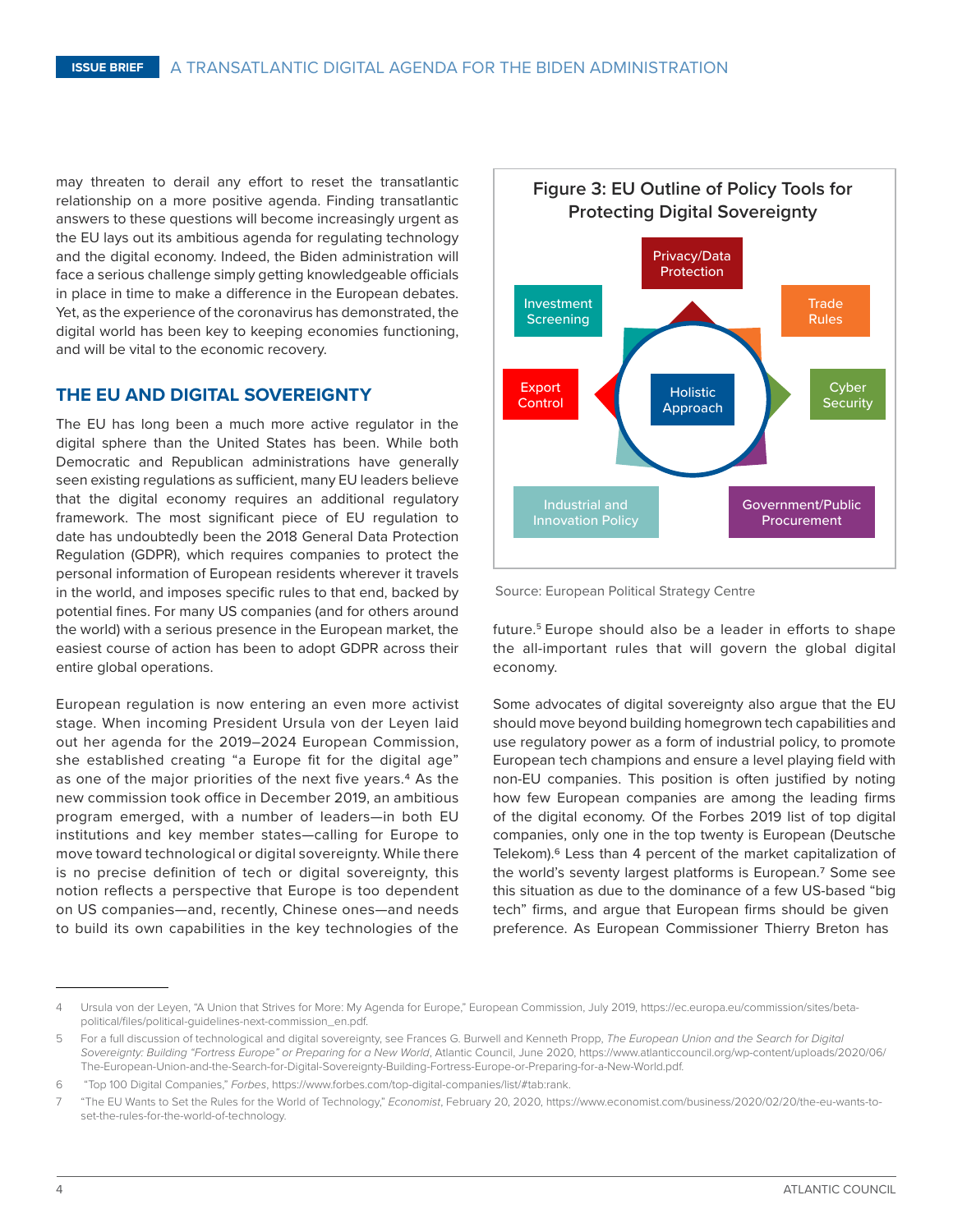said, the goal "is that European data will be used for European companies in priority, for us to create value in Europe."8

Despite this rhetoric, however, the specifics of EU regulations will only become clear over the next few months. In February 2020, the European Commission released some preliminary documents—"A European Strategy for Data" and a "White Paper on Artificial Intelligence"—which outlined key elements of legislation expected to be formally proposed in late 2020 or early 2021. Later in the year, the commission issued a communication on industrial strategy, which included digital elements, and began a review of competition policy with a focus on the digital economy.



One of the first real legislative proposals to be released is a new Data Governance Act, which seeks to establish a new structure for the management of data, especially data from the public sphere, with some potential barriers to access by non-EU entities. In December, the European Commission proposed a Digital Services Act (DSA), which is accompanied by a Digital Markets Act. Together, this legislative package puts forward an extensive set of regulations, including revised liability for online intermediaries and new rules for online governance, as well as special rules aimed at ensuring competition in the online world, with additional responsibilities for a subset of large companies (so-called "gatekeepers"). Whether and how these proposed new rules might disadvantage non-EU companies is not yet clear, but several large US firms risk being identified as "gatekeepers" that will be subject to additional regulation.

#### **A TRANSATLANTIC DIGITAL PARTNERSHIP**

In this environment, building a new transatlantic digital partnership will be a challenge. There will inevitably be differences over specific regulatory proposals, but—perhaps more importantly—the EU's initiatives are likely to emerge before a new US administration can put knowledgeable senior policymakers in place, let alone develop a coherent policy approach to this set of issues. Alongside the legislative proposals cited above, in December 2020, the European Commission released "A New EU-US Agenda for Global Change," outlining a broad program of initiatives for transatlantic relations, including in the digital sphere.<sup>9</sup>

The Biden administration may struggle to find a unified and consistent policy approach, given the disparate views of big tech within the Democratic Party and the enhanced attention to that issue as a result of the election. The Biden campaign did not make tech policy a priority and, when in office, is likely to focus on expanding broadband and a few regulatory initiatives, especially in content regulation. There have been statements about reforming Section 230 liability protections and the desirability of privacy legislation, but few specifics have been provided.<sup>10</sup> And, while the progressive wing of the Democratic Party has been very critical of "big tech," the Biden administration is likely to be more moderate in its actions on digital policy, as on other issues.

<sup>8</sup> Janosch Delcker, "Thierry Breton: European Companies Must Be the Ones Profiting from European Data," *Politico*, January 19, 2020, [https://www.politico.eu/article/](https://www.politico.eu/article/thierry-breton-european-companies-must-be-ones-profiting-from-european-data/) [thierry-breton-european-companies-must-be-ones-profiting-from-european-data/](https://www.politico.eu/article/thierry-breton-european-companies-must-be-ones-profiting-from-european-data/).

<sup>9</sup> "A New EU-US Agenda for Global Change," European Commission, December 2, 2020. [https://ec.europa.eu/info/sites/info/files/joint-communication-eu-us](https://ec.europa.eu/info/sites/info/files/joint-communication-eu-us-agenda_en.pdf)[agenda\\_en.pdf](https://ec.europa.eu/info/sites/info/files/joint-communication-eu-us-agenda_en.pdf).

<sup>10</sup> Robert D. Atkinson, et al., "President-Elect Biden's Agenda on Technology and Innovation Policy," *Information Technology & Innovation Foundation*, November 2020,<https://itif.org/publications/2020/11/07/president-elect-bidens-agenda-technology-and-innovation-policy>.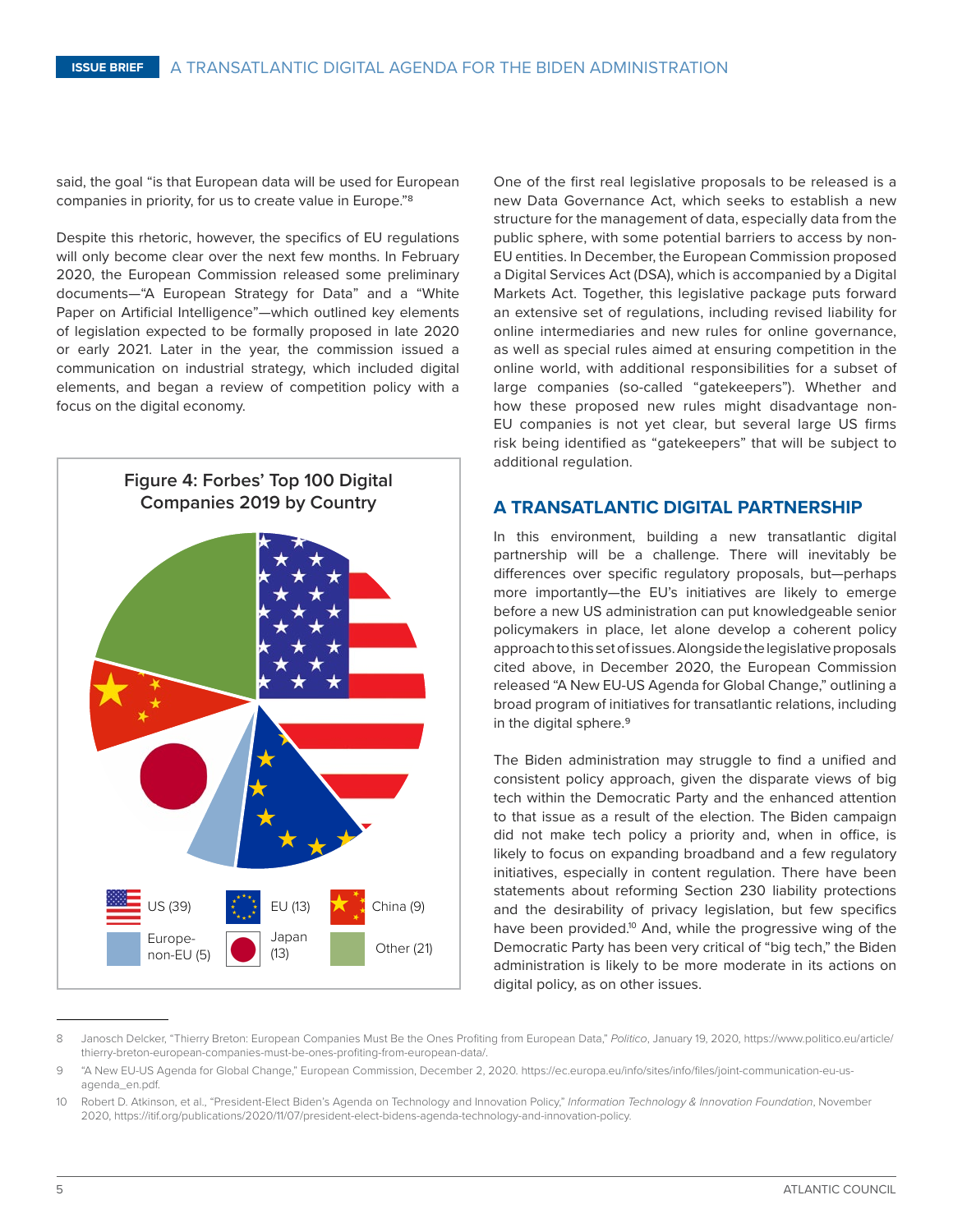#### **Figure 5: EU Digital Legislation and Initiatives**

| <b>LEGISLATION/INITIATIVE</b>                                                                     | <b>EXPLAINER</b>                                                                                                                                          | <b>DATE ENTERED</b><br><b>INTO FORCE/</b><br><b>PUBLISHED</b>                                                                                               |
|---------------------------------------------------------------------------------------------------|-----------------------------------------------------------------------------------------------------------------------------------------------------------|-------------------------------------------------------------------------------------------------------------------------------------------------------------|
| <b>General Data Protection</b><br><b>Regulation (GDPR)</b>                                        | Governs the collection, processing, and transfer of personal<br>data located in the EU.                                                                   | <b>Entered into force</b><br>May 2018                                                                                                                       |
| Directive on Copyright in the<br><b>Digital Single Market</b>                                     | Requires online platforms to take responsibility for illegally shared<br>copyrighted material.                                                            | <b>Entered into force</b><br><b>June 2019</b>                                                                                                               |
| <b>White Paper on Artificial</b><br>Intelligence (AI)                                             | Outlines AI development and deployment in Europe and charts key<br>elements of a regulatory regime.                                                       | Published<br>February 2020                                                                                                                                  |
| Communication on a European<br><b>Strategy for Data</b>                                           | Lays out the EU's plan to reduce dependencies in cloud infrastructure<br>and services, including through funding for a federated cloud<br>infrastructure. | Published<br>February 2020                                                                                                                                  |
| <b>Communication on a New</b><br><b>Industrial Strategy for Europe</b>                            | Outlines the EU's plan to address green and digital transformations.                                                                                      | Published<br><b>March 2020</b>                                                                                                                              |
| <b>Communication on Business</b><br>Taxation for the 21st Century                                 | Addresses administrative burdens, tax abuse and competition, and gaps<br>in tax transparency rules due to rapidly evolving online businesses.             | Published<br><b>July 2020</b>                                                                                                                               |
| Data Governance Act                                                                               | Would facilitate sharing of public sector and industrial data<br>located in the EU.                                                                       | Proposed<br>November 2020                                                                                                                                   |
| <b>Digital Markets Act (DMA)</b>                                                                  | Would establish specialized competition rules for large digital platform<br>companies doing business in the EU.                                           | Proposed<br>December 2020                                                                                                                                   |
| <b>Digital Services Act (DSA)</b>                                                                 | Would establish common rules for platforms' content moderation<br>practices and legal responsibility for services they provide.                           | Proposed<br>December 2020                                                                                                                                   |
| <b>Digital Services Tax (DST)</b><br>Source: European Commission compiled by the Atlantic Council | Would allow states to tax digital service companies on revenues<br>from interactions with users in states where the companies lack<br>physical presence.  | In force in several<br><b>EU</b> member states<br>including Austria,<br>France, Italy and the<br>United Kingdom.<br>May be proposed at<br>EU level in 2021. |

Yet, to be effective in dealing with European initiatives, the Biden administration must be clear on what it wants and how it will steer the US approach to technology and digital issues. Thus, a first major task for the new administration will be to develop its own objectives and strategy on these issues. This should be accomplished with some urgency, as early US-EU

discussions will be crucial. The EU often becomes rigid in its policy approach after it has reached an internal consensus, so the United States will have to work hard to influence legislation already proposed. As soon as its policy direction is clear, the Biden administration should take two steps immediately to begin building a stronger transatlantic digital partnership.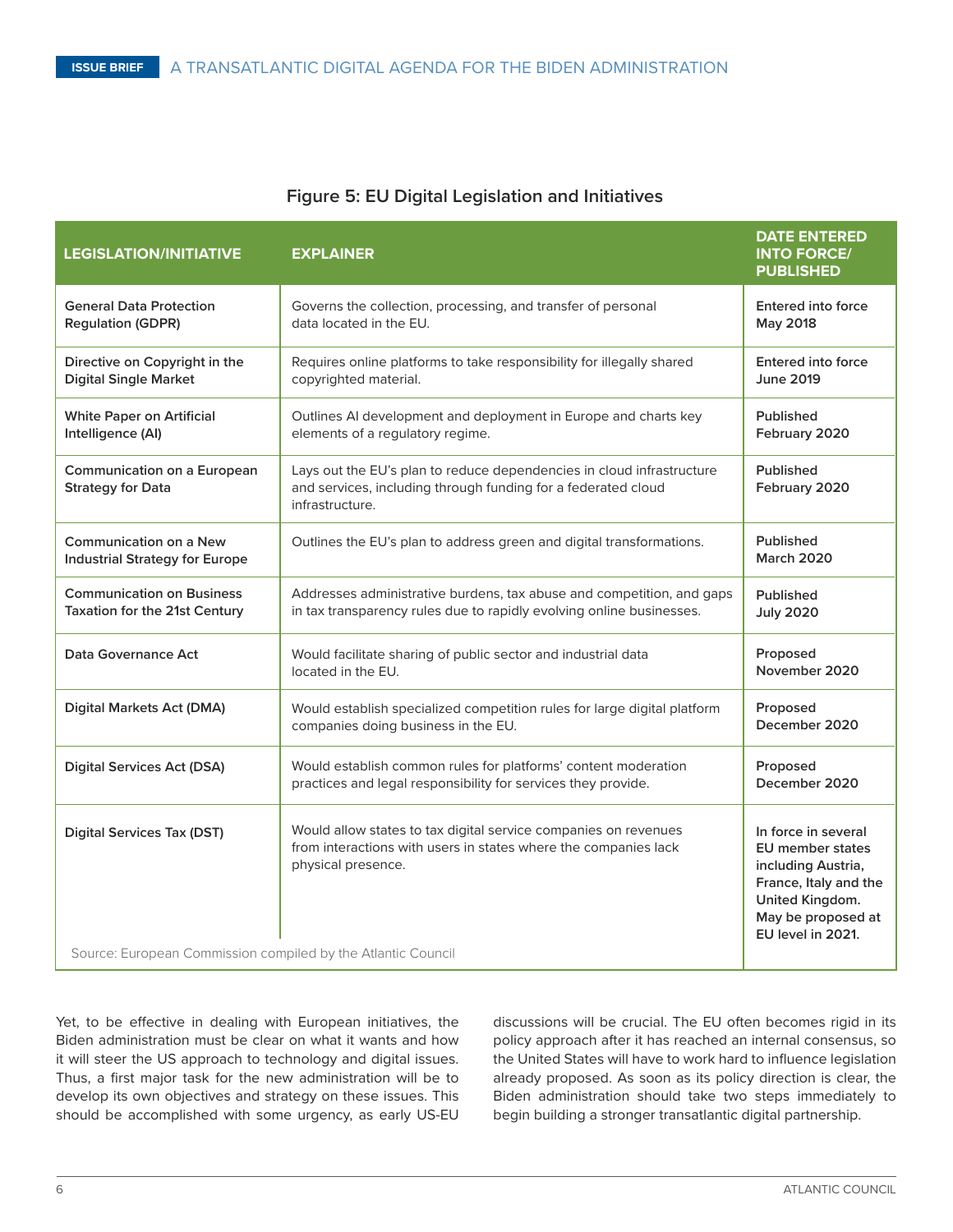- *Propose the creation of a high-level US-EU Digital Council*, involving the secretaries of commerce and state, the head of the White House's National Economic Council, the US trade representative, the executive vice president of the European commissioner for a Europe fit for the digital age, and the European commissioners for internal market, innovation and research, and trade. The council could meet every six months for strategic discussions, sharing perspectives and concerns with the aim of gradually aligning US and EU approaches. While such a council will not end quarrels over specific regulations, it can be a coordinating body for other dialogues more closely focused on rules, providing strategic guidance and building political consensus. Broader than the Tech and Trade Council proposed in the EU Agenda for Global Change, it should also be insulated from long-standing trade disputes. A Digital Council can also be a place to discuss the global and geopolitical implications of EU-US disagreements, including identifying strategies to counter the influence of techno-nationalist powers. The Digital Council could be established as an outcome of President-elect Biden's first US-EU summit, which should have a heavy digital component in its agenda.
- *Engage with EU member states directly on digital and tech issues*, recognizing that the EU is not a monolith, and the EU institutions do not have sole competence in this area. While the Brussels institutions play a large role in determining policy and should be at the center of US policy, the member states ultimately must agree (or at least a majority of them). Moreover, while the views of France and Germany will be key, many other member states—such as the Digital 9+ and some Central European members—have distinct views on what role regulation should play and how to grow their own digital economies.11

The new administration should conduct a thorough review of forthcoming EU initiatives, and determine which ones will pose serious problems or opportunities to build cooperation. Clearly, the United States and the EU will not agree on all matters of digital policy—just as with trade, sharp and lengthy disagreements can be expected in some areas. But, those disagreements will be much sharper if there is not strong US-EU engagement across three main policy areas that will be key to transatlantic cooperation: technology and infrastructure, online content, and regulation of the market.

### **SUPPORTING TECHNOLOGY AND INFRASTRUCTURE**

A key element of the EU's digital initiative is enhancing European technological capabilities and ensuring the resilience of those capabilities. As von der Leyen stated in laying out her priorities for the commission, "…it is not too late to achieve **technological sovereignty** in some critical technology areas."12 The EU leaders have especially emphasized the importance of infrastructure and technology that will boost Europe's manufacturing industries, and have bemoaned the absence of indigenous cloud capabilities. Driven by the sense that they missed the opportunity to create groundbreaking social media companies, such as Facebook or TikTok, European leaders see an emphasis on digitalization of industry as playing to Europe's existing strengths.

As a first step, the EU plans to increase the support available for research and development of new technologies through such programs as Horizon 2020, and to allocate 20 percent of the next-generation EU coronavirus recovery plan to digital projects. These efforts should lead to many opportunities for transatlantic research cooperation, but they also raise the specter of state aid and subsidies, depending upon how the funds are provided.

Secondly, the EU has sought to identify key technologies that will be essential to manufacturing and industry in the future, and to foster European capabilities in these areas. In 2017, the European Battery Alliance was launched, bringing together stakeholders in the European battery industry and EU institutions to encourage development of a European battery industry as a strategic imperative.<sup>13</sup> The European Commission has also identified cloud infrastructure as a key technology and encouraged such projects as the GAIA-X cloud initiative. In October 2020, EU member

<sup>11</sup> The Digital 9+ consists of the top nine performers in the European Commission's Digital Economy and Society Index ([https://ec.europa.eu/digital-single-market/](https://ec.europa.eu/digital-single-market/en/digital-economy-and-society-index-desi) [en/digital-economy-and-society-index-desi\)](https://ec.europa.eu/digital-single-market/en/digital-economy-and-society-index-desi) plus two like-minded others: Denmark, Finland, Sweden, Netherlands, Estonia, Luxembourg, Belgium, Ireland, the UK, Czech Republic, and Poland. On Central Europe, see Jorn Fleck and Eileen Kannengeiser, *Digitalization in Central and Eastern Europe: Building Regional Cooperation*, Atlantic Council, October 2020, [https://www.atlanticcouncil.org/wp-content/uploads/2020/10/Digitalization-in-Central-and-Eastern-Europe.pdf.](https://www.atlanticcouncil.org/wp-content/uploads/2020/10/Digitalization-in-Central-and-Eastern-Europe.pdf)

<sup>12</sup> Von der Leyen, "A Union that Strives for More: My Agenda for Europe," emphasis in original.

<sup>13 &</sup>quot;European Battery Alliance," European Commission, [https://ec.europa.eu/growth/industry/policy/european-battery-alliance\\_en](https://ec.europa.eu/growth/industry/policy/european-battery-alliance_en).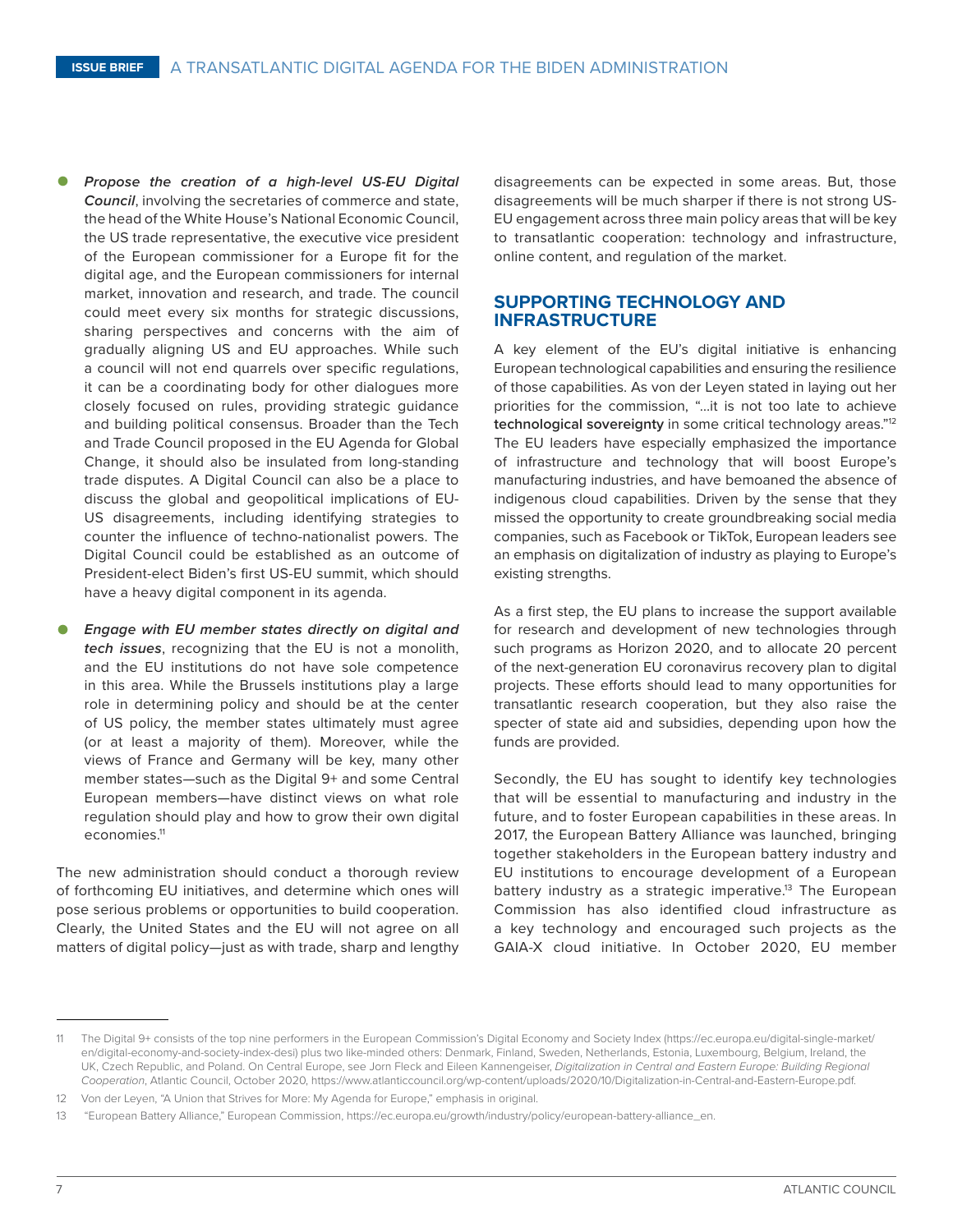states pledged to collaborate in establishing and funding a "European Alliance on Industrial Data and Cloud."14 The European Commission has also identified quantum and advanced computing, blockchain, and AI as among the key emerging technologies that the EU must develop to support its ambition of open strategic autonomy.

A key question about these efforts, however, is what obstacles non-EU companies will face as they seek to participate. The October cloud declaration specifies that "while all cloud providers are welcome in European cloud federation, the resulting cloud capacities should not be subject to laws of foreign jurisdictions"—a stipulation that may prevent engagement by any company subject to the US Clarifying Lawful Overseas Use of Data (CLOUD) Act, or to Chinese national security laws.<sup>15</sup> At least some major US and Chinese companies have already joined the GAIA-X project, however. The "White Paper on Artificial Intelligence" sets out the possibility that the EU might impose barriers to the import of certain high-risk, AI-enabled goods and services, requiring certification and conformity assessment.

Third, along with encouraging new technological capabilities, the EU has taken steps to keep technology and infrastructure secure. It has established a cybersecurity agency, the European Union Agency for Network and Information Security (ENISA), and passed a Directive on Security of Network and Information Systems (the NIS Directive) to facilitate information sharing between member states. The EU is also working to establish a certification framework aimed at ensuring that Internet-connected devices are secure from cyberattacks. If those certifications become mandatory, devices that do not meet the criteria will be deemed unsafe and excluded from the EU market. To address the security of fifth-generation (5G) networks, in January 2020, the European Commission published a "toolbox" of measures member states and telecom companies could use to assess and improve that security, while also providing criteria for identifying high-risk vendors.<sup>16</sup> While the US Clean Network program is explicitly aimed at keeping all Chinese vendors out of key US digital infrastructure, the EU guidance is intended to preclude only those Chinese companies that meet high-risk criteria, as defined by the EU toolbox.



The graph illustrates information services supplied by majority-owned foreign affiliates (MOFAs) of US multinational enterprises (MNEs) to foreign residents. Because of the importance of physical proximity to customers in the delivery of certain types of services, many MNEs serve foreign markets partly or wholly through their affiliates located in, or close to, the markets they serve rather than through trade.

Source: US Bureau of Economic Analysis

<sup>14</sup> Melissa Heikkila and Janosch Delcker, "EU Shoots for €10B 'Industrial Cloud' to Rival US," *[Politico.eu](http://Politico.eu)*, October 15, 2020, [https://www.politico.eu/article/eu-pledges](https://www.politico.eu/article/eu-pledges-e10-billion-to-power-up-industrial-cloud-sector/)[e10-billion-to-power-up-industrial-cloud-sector/](https://www.politico.eu/article/eu-pledges-e10-billion-to-power-up-industrial-cloud-sector/).

<sup>15</sup> "Towards a Next Generation Cloud for Europe," European Commission, October 15, 2020, [https://ec.europa.eu/digital-single-market/en/news/towards-next](https://ec.europa.eu/digital-single-market/en/news/towards-next-generation-cloud-europe)[generation-cloud-europe.](https://ec.europa.eu/digital-single-market/en/news/towards-next-generation-cloud-europe)

<sup>16 &</sup>quot;Cybersecurity of 5G Networks: EU Toolbox of Risk Mitigating Measures," European Commission, January 29, 2020, [https://ec.europa.eu/digital-single-market/en/](https://ec.europa.eu/digital-single-market/en/news/cybersecurity-5g-networks-eu-toolbox-risk-mitigating-measures) [news/cybersecurity-5g-networks-eu-toolbox-risk-mitigating-measures](https://ec.europa.eu/digital-single-market/en/news/cybersecurity-5g-networks-eu-toolbox-risk-mitigating-measures).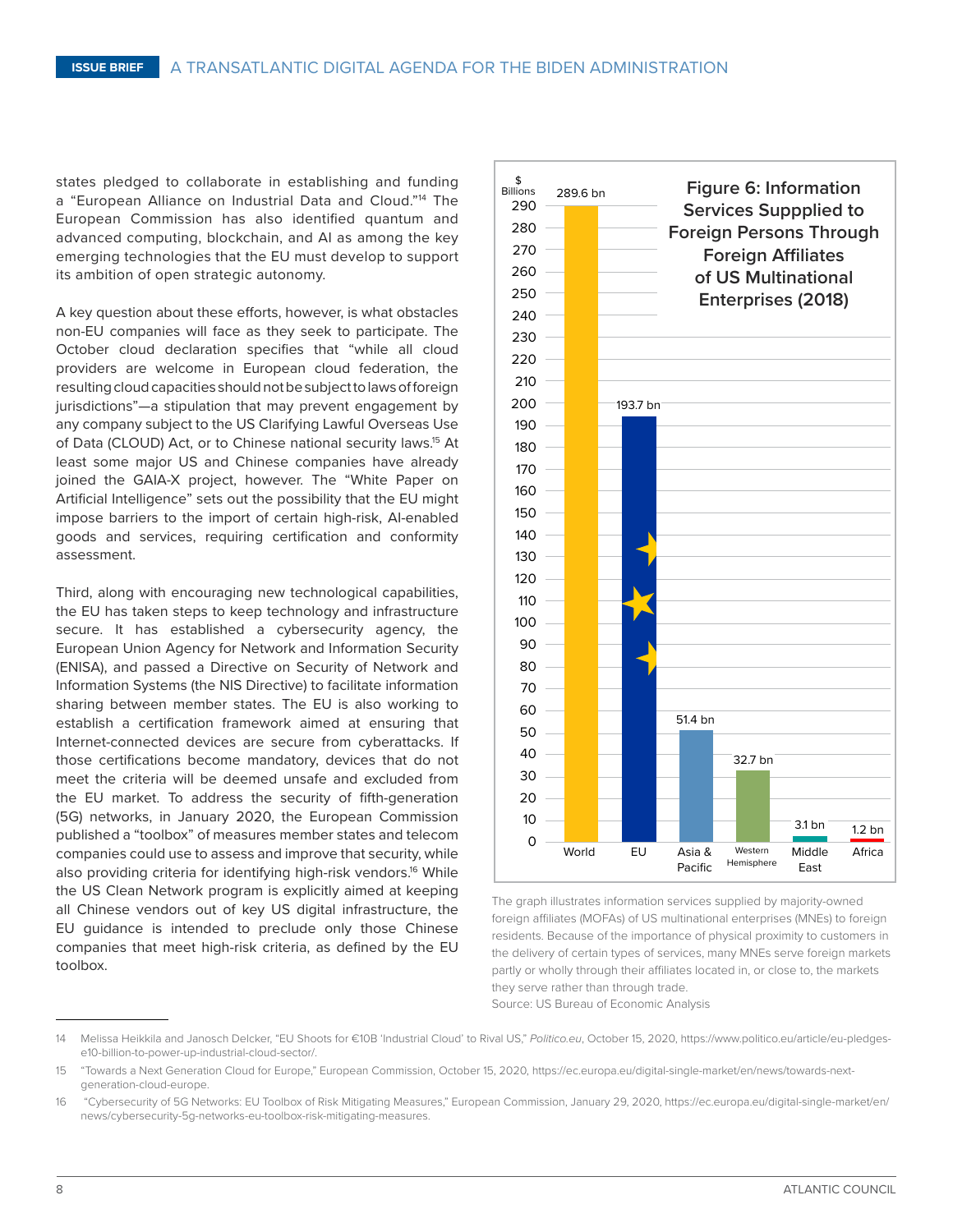As the EU seeks to develop European technology capabilities and secure its digital infrastructure, some measures may create barriers for US firms. While standing firm against such potential barriers, the Biden administration should work constructively with the EU to achieve the shared aim of a secure and resilient transatlantic technology base that can provide a safe underpinning for societies and economies on both sides of the Atlantic. Specifically, the United States and EU should do the following.

- *Pursue opportunities for research partnerships.* The US-EU Agreement on Scientific and Technological Cooperation has governed research partnerships since 1998. This could provide a format for identifying shared scientific and technological (S&T) priorities. It could also be expanded to include the United Kingdom (UK), which brings significant research capabilities.
- *Expand the current transatlantic conversation about the security of 5G networks.* In 2020, the Donald Trump administration threatened and cajoled its European allies to remove Huawei from their 5G networks. While not always a diplomatic effort, it has led to a more active US-EU conversation about network vulnerabilities. The Biden administration should make this a truly collaborative effort and expand it to other vital digital infrastructure, with the aim of enhancing the safety and security of all digital components. This should be coupled with a discussion of export controls, aimed at ensuring that, in those cases when sensitive technologies should be restricted, the United States and EU are working together.
- *Launch a transatlantic dialogue on secure and trustworthy AI.* While the EU is currently planning how to develop AI based on EU values, the optimum solution would be for the EU and United States, along with likeminded partners, to develop an approach to AI together. This could include setting common security standards, rules on transferring technology and data, and even investment reviews for AI in highly sensitive areas.17 In its recent EU-US Agenda for Global Change, the EU proposes an AI Agreement; although the proposal is vague, it is worth exploring.
- *Establish a joint effort on cybersecurity standards.*  There have been informal conversations between the US National Institute for Standards and Technology (NIST)



European Commission President Ursula von der Leyen speaks during the presentation of the European Commission's data/digital strategy in Brussels, Belgium February 19, 2020. Source: REUTERS/Yves Herman

and ENISA. These should become a more focused effort with industry to develop standards and certifications for cybersecurity, especially for the IoT and other core components of the Internet.

### **MANAGING ONLINE CONTENT**

With the success of online social networks, both the United States and Europe have faced the growing threat of disinformation, as well as the migration of prohibited speech to the online world. But, their efforts to address the challenge posed by online content have, so far, been based on differing approaches to protecting freedom of speech and confusion about the role of private companies—especially social media companies that host user-generated content—compared to the role of government.

Both the United States and the European Union, along with its member-state governments, prohibit online speech in certain categories, such as child pornography or incitement to terrorism. But, while the First Amendment of the US Constitution allows almost all speech, European governments have long had a more restrictive view. In Germany, for example, denial of the

For more on transatlantic AI cooperation, see Andrew Imbrie, et al., "Agile Alliances," Center for Security and Emerging Technology, Georgetown University, February 2020,<https://cset.georgetown.edu/research/agile-alliances/>; "2020 Interim Report and Third Quarter Recommendations," National Security Commission on AI, October 2020,<https://www.nscai.gov/home>.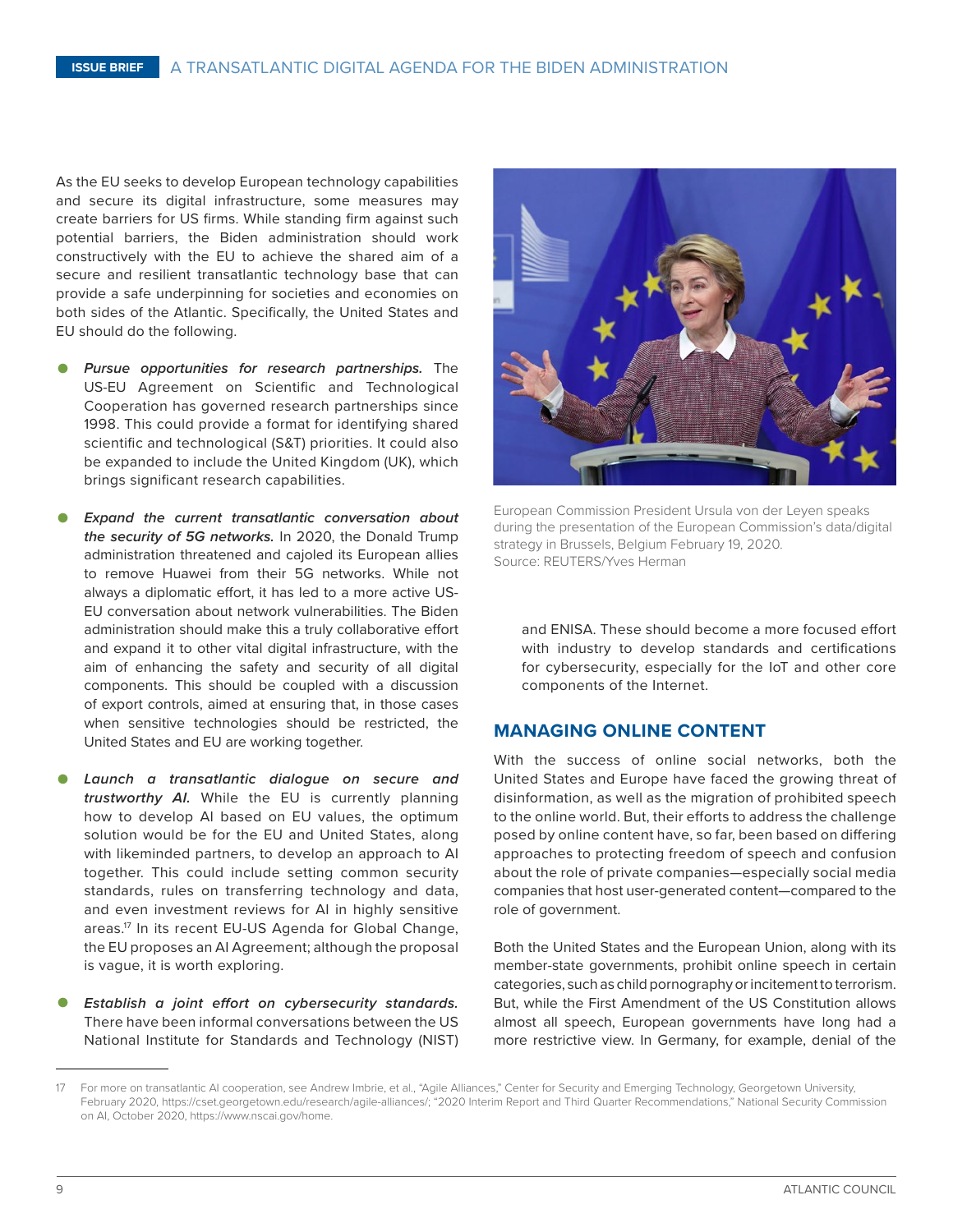Holocaust is illegal, and, in many EU member states, speech intended to incite racial or ethnic hatred is also prohibited.

As the sources of such illegal content moved online, European governments began to require social media platforms to identify and remove such content. The toughest such law is probably the 2017 German Network Enforcement Act (NetzDG), which requires that illegal content be removed within twenty-four hours, with a potential penalty of €50 million for noncompliance. At the EU level, the 2000 Electronic Commerce Directive requires companies to take down illegal content, without providing a clear definition of "illegal." The proposed Digital Services Act seeks to address this issue further, clarifying that definition, and specifying processes for content takedowns and related fines.<sup>18</sup>

Disinformation, defined as false or misleading information intended to deceive for political or other reasons, has been a growing phenomenon in both US and European politics for much of the last decade. While this content is not illegal, it has proven able to disrupt elections and stimulate political unrest—and, in a few cases, has led to criminal activity. Because of the role of Russian disinformation in the 2016 US elections, it has become a partisan issue, with Democrats in Congress anxious to strike back at Russian disinformation sources, and the Trump administration reluctant to acknowledge the phenomenon at all. Recent congressional hearings featured Democrats criticizing social media for not taking down "fake news" content quickly enough, and Republicans claiming that social media unfairly blocked conservative posts.

In Europe, there has been a more coordinated effort to identify and counter disinformation, both at the EU and national levels. In 2015, the European External Action Service—the EU's diplomatic branch—set up the East Stratcom Task Force to identify and debunk online disinformation. In 2016, the European Commission agreed with Twitter, Facebook, YouTube, Microsoft, and others on a Code of Conduct aimed at restricting illegal hate speech online. The 2018 voluntary EU Code of Practice against Disinformation brought together leading social

media platforms that promised to take specific steps to reduce disinformation and target those promoting it (this voluntary effort may be transformed into legal requirements under the proposed Digital Services Act). EU funds also support the new European Digital Media Observatory, which is intended to serve as a hub for various fact-checking organizations, sharing information and best practices, at both the EU and memberstate levels.<sup>19</sup> Despite this EU activity, however, much of the policing of disinformation—such as rules concerning political advertisements—is the responsibility of national governments, and, thus, varies considerably. Indeed, the recent rise of the QAnon conspiracy theory in Europe demonstrates that disinformation still flourishes.

Given the widespread concerns about online content in both the United States and Europe, there should be many opportunities for collaboration between the Biden administration and European authorities to address this challenge. The Biden campaign has proposed the establishment of a task force on online harassment, abuse, and extremism, and these concerns are clearly shared by many European governments. Biden has also said he will convene a Summit for Democracy, which he proposes should include a call to tech companies to ensure they are not supporting anti-democratic activities. To invigorate transatlantic cooperation in this area, the Biden administration should do the following.

• *Work with the EU and its member states to establish best practices for handling illegal content* on social media platforms. This effort should take into account the different approaches to protecting freedom of expression both across the Atlantic and within Europe, and should also be mindful of the growing tendency of authoritarian governments to cite EU, especially German, precedent in putting their own restrictions on online content.20 This could be supportive of the Organisation for Economic Co-operation and Development (OECD) effort to set transparent standards for reporting terrorist and violent extremist content, and it should also reflect discussions with social media platforms about their own efforts to restrict harmful speech.<sup>21</sup>

<sup>18</sup> Daniel Castro and Eline Chivot, "What the EU Should Put in the Digital Services Act," Center for Data Innovation, January 13, 2020, [https://www.datainnovation.](https://www.datainnovation.org/2020/01/what-the-eu-should-put-in-the-digital-services-act/) [org/2020/01/what-the-eu-should-put-in-the-digital-services-act/](https://www.datainnovation.org/2020/01/what-the-eu-should-put-in-the-digital-services-act/). See also "Summary of Main Elements of leaded Digital Services Act Documents," Information Technology and Innovation Council, October 5, 2020.

<sup>19</sup> "Tackling Online Disinformation," European Commission, [https://ec.europa.eu/digital-single-market/en/tackling-online-disinformation.](https://ec.europa.eu/digital-single-market/en/tackling-online-disinformation)

<sup>20</sup> Madeline Earp, "Germany Revisits Influential Internet Law as Amendment Raises Privacy Implications," Committee to Protect Journalists, October 7, 2020, [https://](https://cpj.org/2020/10/germany-revisits-influential-internet-law-as-amendment-raises-privacy-implications/) [cpj.org/2020/10/germany-revisits-influential-internet-law-as-amendment-raises-privacy-implications/.](https://cpj.org/2020/10/germany-revisits-influential-internet-law-as-amendment-raises-privacy-implications/)

<sup>21</sup> Jeremy West, "Why We Need More Transparency to Combat Terrorist and Violent Extremist Content Online," OECD Innovation Blog, September 15, 2020, [https://](https://oecd-innovation-blog.com/2020/09/15/terrorist-violent-extremist-content-internet-social-media-transparency-tvec/) [oecd-innovation-blog.com/2020/09/15/terrorist-violent-extremist-content-internet-social-media-transparency-tvec/](https://oecd-innovation-blog.com/2020/09/15/terrorist-violent-extremist-content-internet-social-media-transparency-tvec/).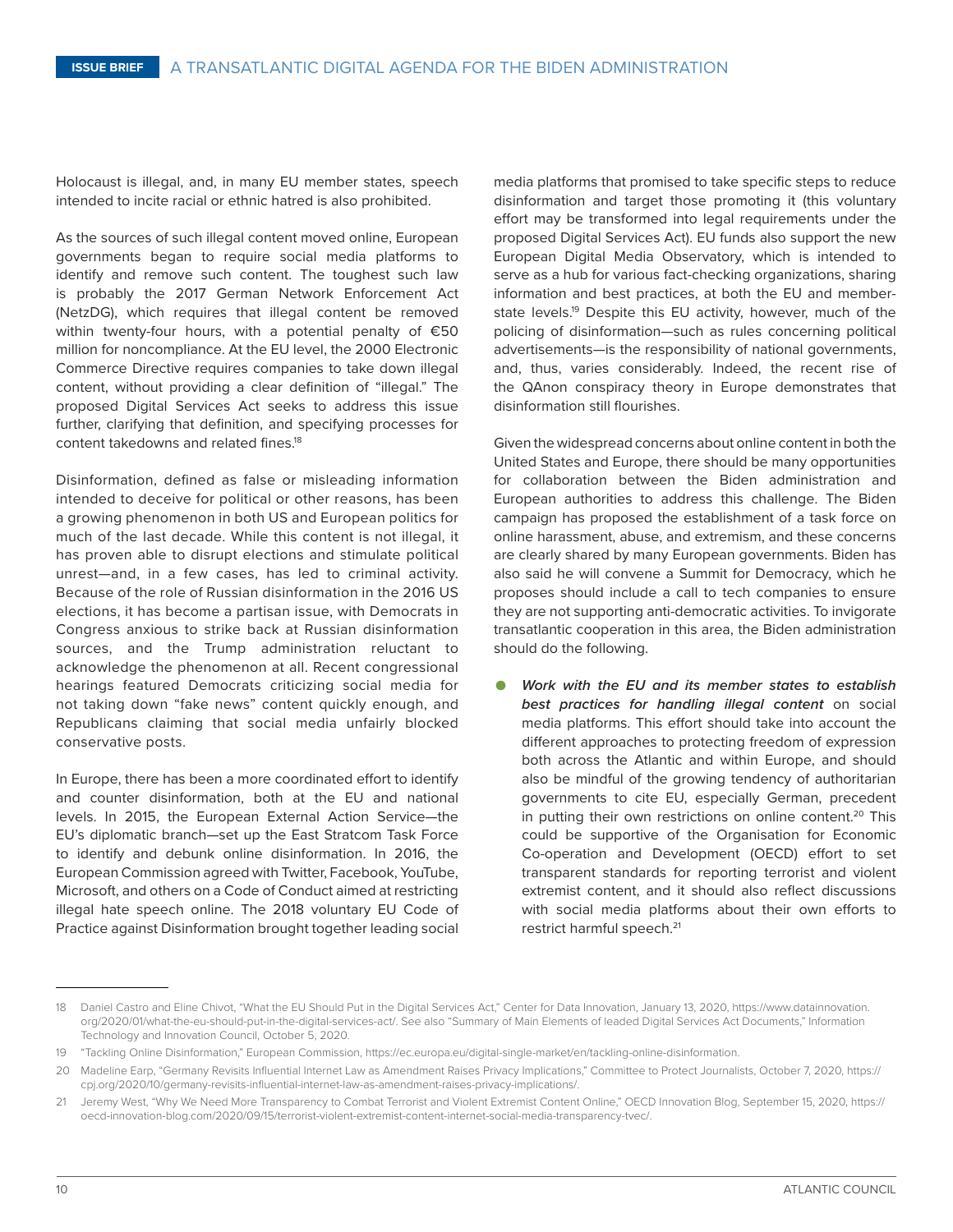

French President Emmanuel Macron, Britain's Prime Minister Boris Johnson, German Chancellor Angela Merkel, Canada's Prime Minister Justin Trudeau and European Council President Donald Tusk attend a working lunch with invited guests to discuss the digital transformation during the G7 summit in Biarritz, France, August 26, 2019. REUTERS/Philippe Wojazer/Pool

• *Create a transatlantic forum against disinformation*  that brings together social media platforms, as well as representatives from non-governmental organizations, including think tanks, which have been effective in identifying and debunking online disinformation. This effort might start from the EU Code of Practice, but it could also examine lessons from recent elections and the online spread of conspiracy theories, as well as the role of traditional media outlets in spreading false information. Such a forum could also provide a strong foundation for multilateral efforts, such as the Christchurch Call to eliminate terrorist content online and Group of Seven (G7) discussions of disinformation. The initial meeting of such a forum could be held alongside the Summit for Democracy.

#### **REGULATING THE ONLINE MARKET**

The most divisive area of digital policy across the Atlantic is likely to be the EU's efforts to regulate the digital marketplace, as there are fundamental differences in US and EU approaches to regulating the online marketplace. For the most part, US policymakers have been content to apply existing regulations designed for the traditional economy, although there are some indications that the Biden administration will seek new rules on content and privacy. Meanwhile, the EU is steaming ahead with a number of new rules specifically designed to apply to the digital economy. Moreover, the EU approach to regulating the digital market focuses on ensuring a level playing field for EU companies, as made clear in the European Commission's "Shaping Europe's Digital Future" paper: "In the digital age,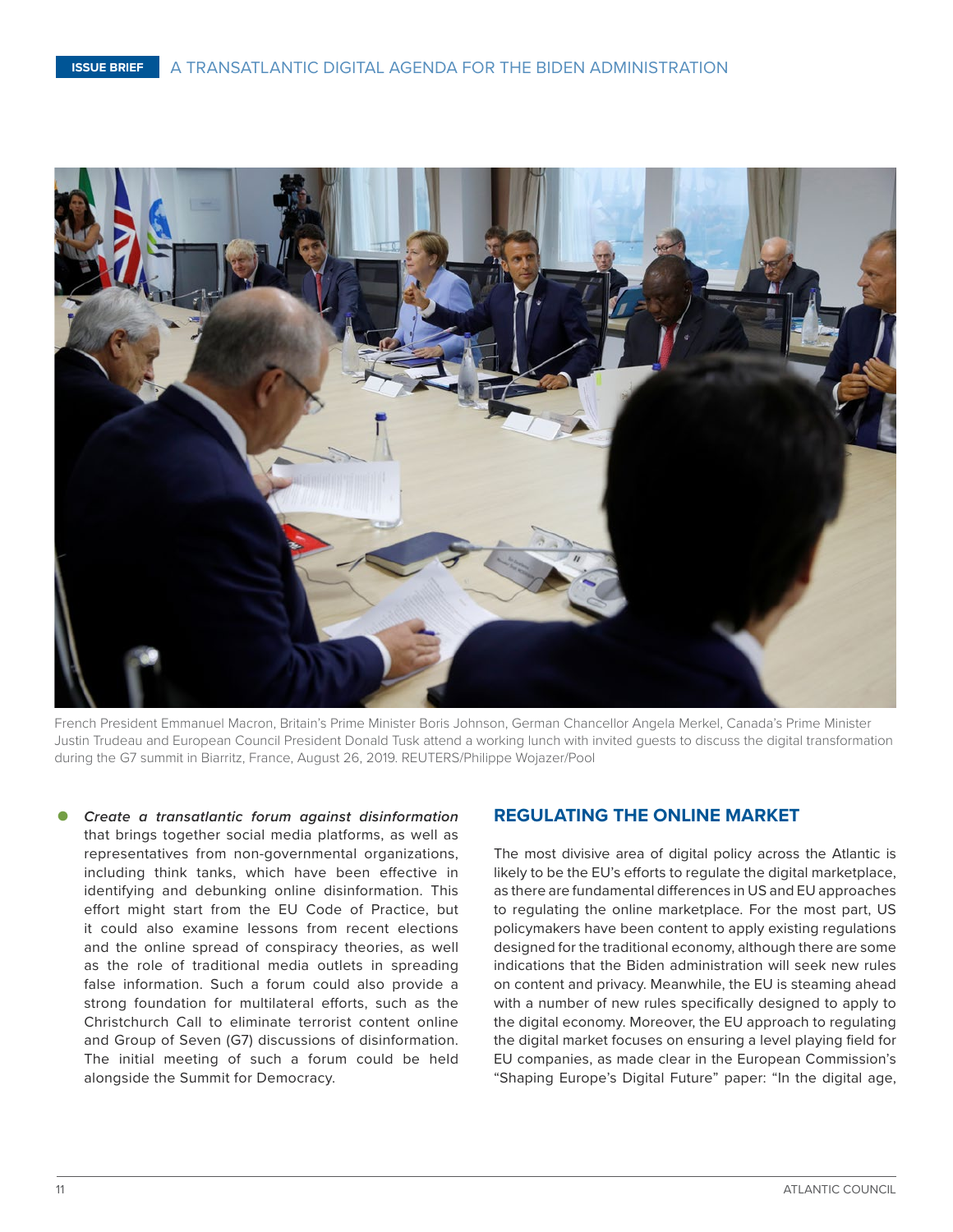ensuring a level playing field for businesses, big and small, is more important than ever."<sup>22</sup> This emphasis on creating a level playing field has raised questions about whether new proposals will involve restricting market access for non-EU companies or discriminating against them in other ways. The answer is not yet clear.

As the EU moves forward with these new legislative proposals, the Biden administration must engage actively; indeed, it is already behind in influencing the end result. Given the sweeping impact that these new EU proposals are likely to have on the digital economy, the administration should aim to persuade EU policymakers to keep the European market open, and to develop a transatlantic approach to establishing standards and rules. US-EU cooperation in determining the type and level of regulation in the digital economy could offer enormous opportunities, both for growing their own economies and for ensuring that the global economy stays open. In particular, a transatlantic conversation that covers privacy, competition policy, digital services, data management, and digital tax could help build greater understanding and ameliorate looming differences.

**Privacy** has long been an area of contention between the United States and EU, since debates over airline passenger name records following the September 11 attacks. Because of the recent European Court of Justice (ECJ) decision on Schrems II, the Biden administration will likely enter office at a time of great uncertainty for transfers of personal data from the EU to the United States—potentially an enormous blow to the transatlantic economy if regulatory guidance following from the ECJ decision is strictly enforced. The ECJ, by declaring the Privacy Shield arrangement invalid and adding potentially onerous requirements to the continued use of Standard Contracting Clauses, has cast doubt on the transfer of any personal data across the Atlantic. The court's reasoning—that EU citizens are inadequately protected from US national security surveillance and lacked sufficient redress if caught in that surveillance—has left few options short of changing US laws and regulations. By issuing strict guidance for the implementation of the ICJ decision, the European Data Protection Board has made it even more difficult for companies to have a secure legal framework for the transfer of personal data. While negotiations on a possible new framework have been under way for a few months, it is possible that the issue will not be resolved until the Biden administration is in place.

**Competition** policy in the EU has led to some significant cases against large US tech companies (and significant fines) since the Microsoft case in the early 2000s. Since then, other US tech companies—including Google, Apple, and Amazon have found themselves facing probes by the European Commission's competition authorities. These cases have dealt with an array of alleged anti-competitive behavior, including bundling of products, special tax deals, and self-preferencing in sales. Twenty years ago, US competition authorities pursued Microsoft's practices in bundling software, but US competition authorities have been much less active since then against tech companies than their Brussels colleagues. However, in 2020, the Department of Justice launched an investigation into Google and practices surrounding the promotion of its search engine. The Federal Trade Commission has reportedly initiated an investigation into Facebook on anti-trust grounds, and other federal investigations are reported to have started against Amazon and Apple. In October 2020, Democrats on the Judiciary Committee of the US House of Representatives issued a staff report alleging that major US tech companies were using a range of monopolistic practices to maintain their dominant market positions. The report was widely seen as anticipating a push toward a more activist competition agenda in the next Congress.

Whether the US and EU competition policies are evolving in a similar direction—and what will be the impact of that evolution—is far from clear. US competition-reform proposals are at a nascent stage and focused on anticompetitive conduct by any company, while the EU's Digital Markets Act is expected to set stricter rules for a set group of companies based on still-undefined criteria related to market dominance. As it is expected that most companies affected will be American, it will be important for the US and EU to engage as soon as possible in dialogue, with the intention of guarding against discriminatory approaches.

**Digital services and data management** seem likely to emerge as an area of serious contention in the coming months. In December, the European Commission released its proposal for a Digital Services Act, establishing rules for companies operating online. The DSA is widely expected to include revised rules on liability of platforms for content provided by their users, and tougher rules on the removal of that content. Meanwhile, data management has emerged as a key element of EU digital strategy, especially the creation of data pools that can be used

<sup>22</sup> "Shaping Europe's Digital Future," European Commission, February 2020, [https://ec.europa.eu/info/sites/info/files/communication-shaping-europes-digital-future](https://ec.europa.eu/info/sites/info/files/communication-shaping-europes-digital-future-feb2020_en_4.pdf)[feb2020\\_en\\_4.pdf](https://ec.europa.eu/info/sites/info/files/communication-shaping-europes-digital-future-feb2020_en_4.pdf).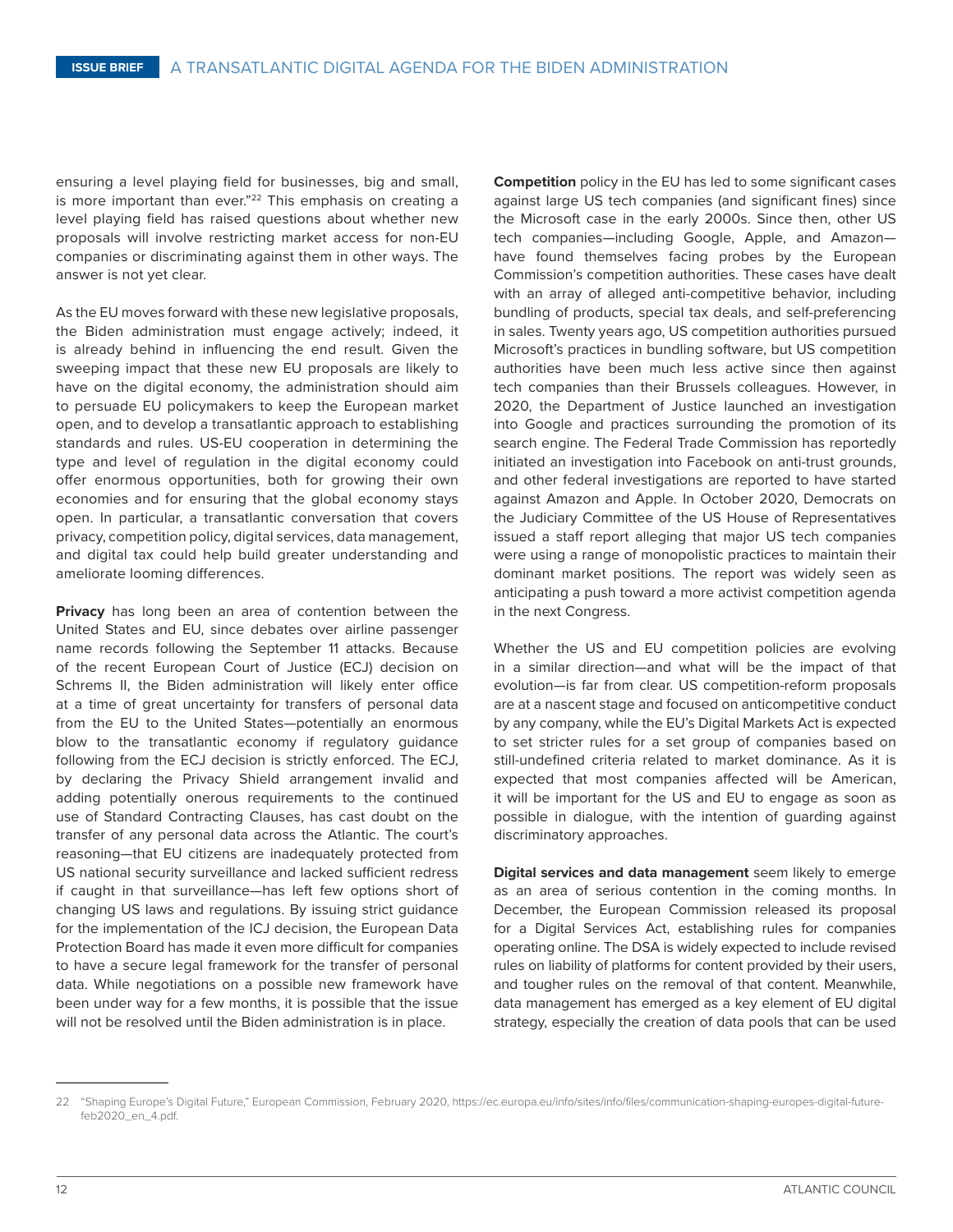

for developing AI and other purposes. A new Data Governance Act, released in November, proposes the creation of "datasharing service providers" that will serve as intermediaries between the suppliers of data and data users. The data are expected to comprise mostly non-personal data and open data, although they may include individuals who volunteer their data for health research, for example. The act would place limits on the monetization of data by those data service providers, as well as potential restrictions on access to the data by non-EU entities. This restricted access to European data pools could become a market barrier, because, for example, the EU "White Paper on AI" raises the process of conformity assessment requirements for AI trained on non-EU data. If this legislation is enacted in a form close to the current proposal, it will represent a huge change

in European data markets, with the potential for discrimination against non-EU entities.

**Digital taxation** is likely to be one of the earliest issues to challenge the Biden administration. Over the past few years, several European countries, and the EU itself, have considered a digital-services tax (DST), which would allow taxation of a company that derives revenue from citizens, even if it does not have a physical presence in that country. While the EU effort failed, France, Italy, Austria, the United Kingdom, and a few others have passed national DSTs. In late 2019, the United States challenged the French tax, and in mid-2020 determined that it was an unfair and discriminatory trade measure. The Trump administration then threatened to impose tariffs on French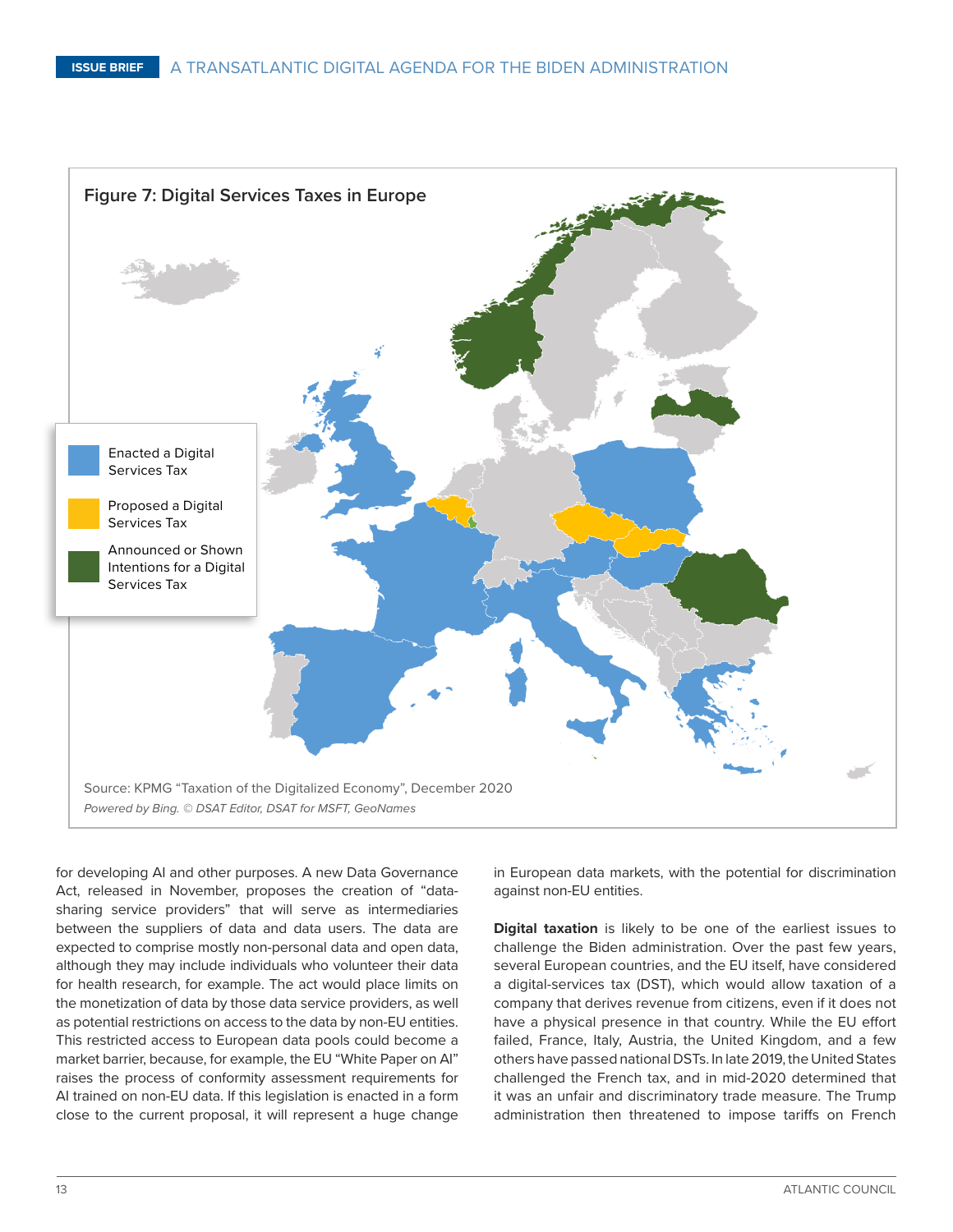products if the tax was collected, and the French government agreed not to collect the tax until the end of 2020 (although it did state that companies would accrue tax liability during that time). With that deadline looming, the French Treasury has indicated that it will collect the tax, raising the prospect of a US-French trade war in the last weeks of the Trump administration. Meanwhile, the OECD has established a negotiation process aimed at reaching a multilateral consensus on DSTs. While progress has been made, the Trump administration has argued that any final arrangement should be voluntary. If the OECD process fails, European Commission President von der Leyen has said that the commission will propose an EU-wide DST.

These are all complicated and difficult issues, and there is no guarantee that the United States and EU will agree. One of the biggest challenges will be timing—the Privacy Shield and DST issues are already urgent, and new EU guidance on data transfers will be put in place before the Biden administration has taken office. But, failure to agree on these issues will have serious consequences, not only for specific companies, but also for the growth of the transatlantic digital economy. As Europe moves forward to create "a Europe fit for the digital age," the United States must be actively engaged. The new administration should do the following.

• *Engage immediately in the negotiations for a new post-Privacy Shield arrangement for the transfer of personal data from the EU to the United States.* If an agreement on a successor for Privacy Shield is not reached before January 20, the Biden administration will need to address this issue with urgency, as the legal foundation for transfers of personal data across the Atlantic will be unclear until there is an accord. As a first step, the Biden administration should prioritize getting knowledgeable political-level officials appointed and to the negotiating table. Working with career experts, the administration should identify an alternative arrangement for individual redress of European complaints about National Security Agency (NSA) surveillance. The administration must also develop a response to the ECJ's finding that the scale of US surveillance activities exceeds the "necessity and proportionality" requirements of EU fundamental-rights law. Part of the longer-term solution



Margrethe Vestager, European Commissioner for A Europe Fit for the Digital Age and European Commissioner for Internal Market Thierry Breton, attend a news conference on the Digital Services and Digital Markets Acts at the European Commission headquarters in Brussels, Belgium December 15, 2020. Source: Olivier Matthys/Pool via REUTERS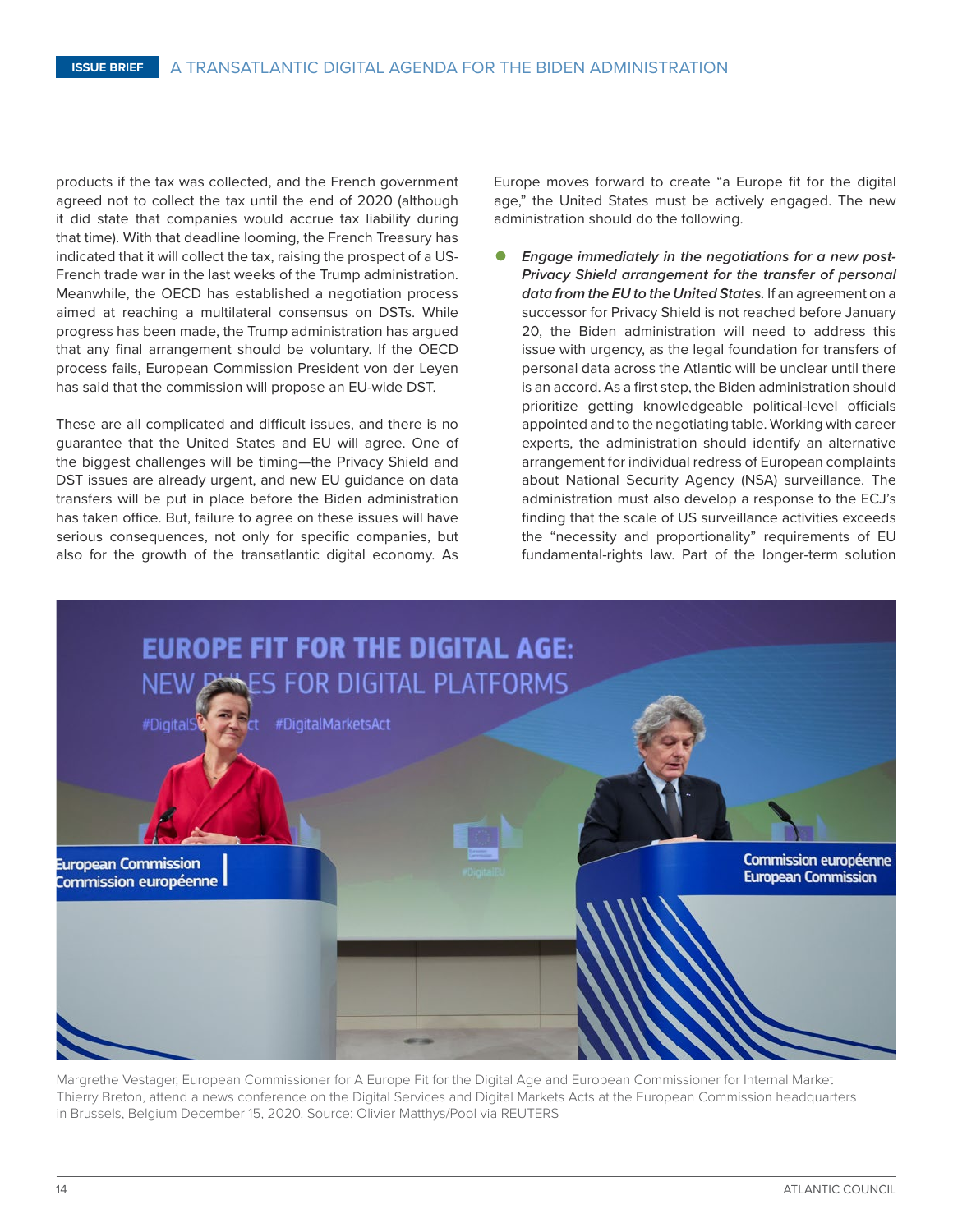will involve the passage of a national US privacy law. President-elect Biden has commented that "we should be setting standards not unlike the Europeans are doing relative to privacy."23 The new California Consumer Privacy Act (CCPA) has also increased pressure for action on the federal level. But, because any legislative remedy will take time, the new administration must prioritize finding a political settlement with the EU that can stand up to the expected legal challenges.

- *Pursue a bilateral US-EU law-enforcement agreement based on the US CLOUD Act.* The US CLOUD Act enabled the United States to enter into agreements with foreign governments allowing law enforcement to obtain direct access to electronic evidence held by cloud service providers and social networks in each other's territory. Currently, that access is provided by mutual-legal-assistance treaties, but the process can take months. Since much of the electronic evidence (e-evidence) sought by European law enforcement for purely local investigations resides on servers in the United States, a faster mechanism is needed. In 2019, the United States and UK signed the first bilateral CLOUD Act accord. The European Commission has proposed a regulation on access to e-evidence within the EU and, in parallel, proposed negotiating a bilateral US-EU version. These transatlantic negotiations are now under way, but progressing slowly. Advancing them with urgency would help alleviate some of the difficulties related to privacy and law enforcement in the transatlantic arena.
- *Establish a US-EU consultation on competition in the digital age.* There has long been a US-EU dialogue on competition between the European Commission's Directorate General for Competition and the Department of Justice. This should be expanded from traditional antitrust concerns to explicitly explore issues related to the digital economy. Such a consultation could act as an offshoot of the US-EU Digital Council described above, bringing issues to the council and following up on leaders' discussions. In the short term, there is unlikely to be any serious harmonization between the United States and Europe. However, this consultation would provide an opportunity for meaningful input into new rules and standards related to competition in the digital economy, helping avoid divergent or discriminatory outcomes. Discussions may also lead to greater understanding of how cooperation on certain elements of competition policy may help strengthen the transatlantic position vis-à-

vis emerging digital powers, such as China, and may pave the way toward the eventual multilateralization of norms on competition.

- *Initiate discussions aimed at building a Transatlantic Digital Trade and Economic Partnership* to promote transatlantic regulatory interoperability and avoid discriminatory outcomes. This could include such issues as cross-border data flows, digital sustainability, and standards for a range of digital technologies and processes. Because of the size of the combined US and EU markets, any joint standards will almost automatically become de facto global standards. Perhaps the most important role of this partnership will be to lay the groundwork for multilateralizing US-EU joint approaches through the WTO and other institutions. The discussions could be an important forum for comparing US and EU views on digital trade provisions in many existing trade agreements and their usefulness as guidelines for the future.
- *Engage quickly with the OECD process on digital taxation.*  Some reform of the international tax regime is probably inevitable, but the best way to ensure that it is compatible with US interests is to lead at the negotiating table. Active US participation should also persuade the EU and others to hold off on their DST proposals until the OECD process is concluded. While the administration may not relish dealing with this issue in its early days, the alternative is to face a growing number of uncoordinated national and regional DSTs—a far worse scenario for both the United States and US companies.

#### **THE CHOICE**

The next US administration will face a serious choice: it can engage with Europe in addressing the challenges posed by the digitalization of their economies and societies, or it can stand on the sidelines and ignore EU efforts to meet those challenges on its own. The latter course will almost certainly lead to serious transatlantic friction just as incoming President Biden seeks to rebuild the transatlantic partnership. The first course of action will not be a panacea, as the United States and EU already have differing views on some elements of tech and digital policy and these will be difficult to reconcile. But, engaging the European Union, as well as its member states, can help build a working consensus on these issues and reduce the transatlantic differences that may hinder economic recovery, and that others may seek to exploit.

<sup>23</sup> Atkinson, et al., "President-Elect Biden's Agenda on Technology and Innovation Policy*," 5.*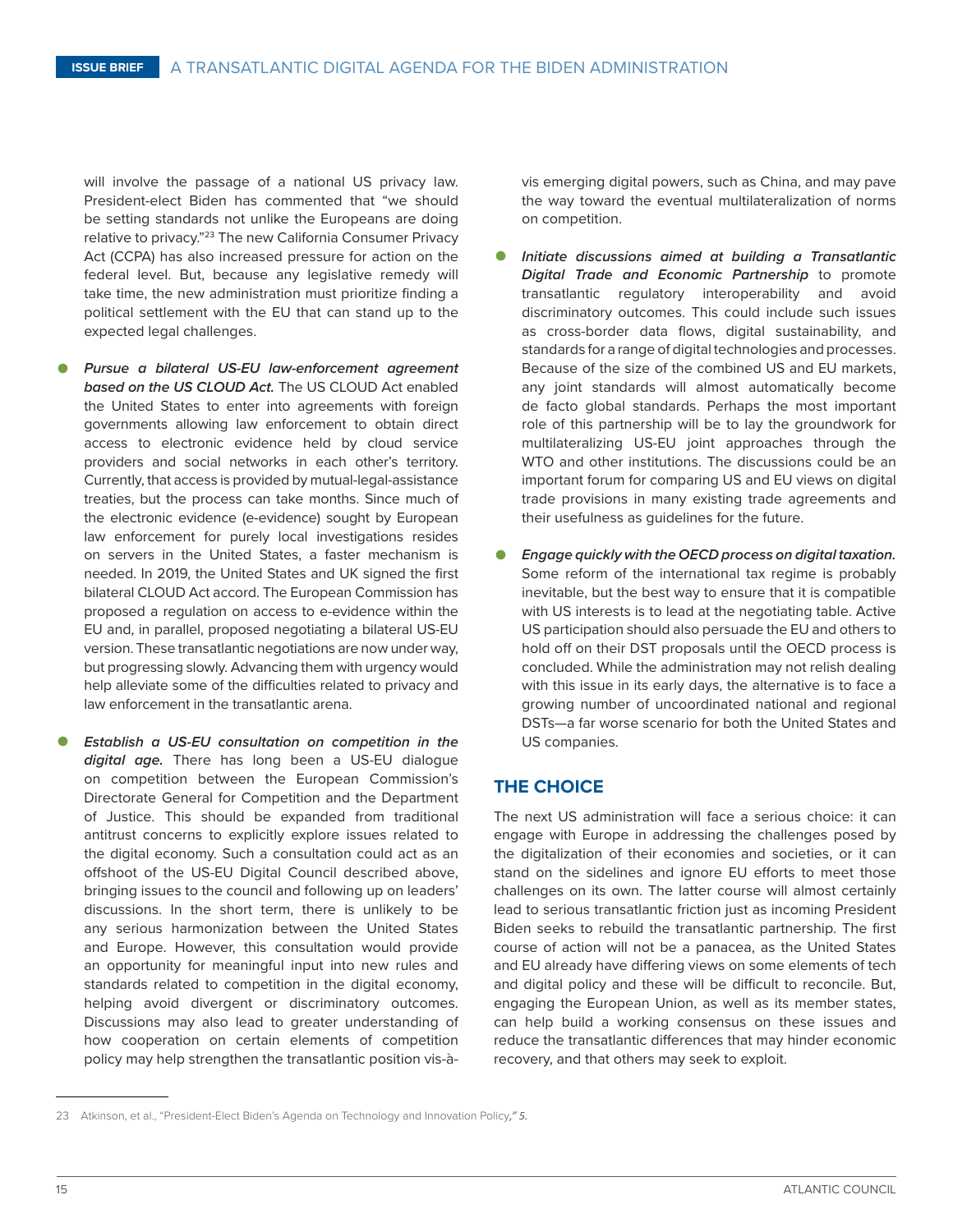Just as the new administration sees rebuilding cooperation in NATO as a key element of its strategy, so it should recognize the growing importance of technology and digitalization in ensuring the security and prosperity of the United States and Europe. The Biden administration must quickly identify its own ambitions and objectives in this key policy areas, and then engage with its European partners. The US and EU approaches to competition policy, data management, privacy, and many other issues sometimes seem fundamentally at odds. But, in reality, those approaches are based on many shared values and—on both sides of the Atlantic—are intended to protect citizens from harm, while allowing them to enjoy the freedoms and opportunities of the online world. This perspective differs significantly from that of governments that use the Internet to reinforce their own power over their citizens. This is the real dividing line in technology and the digital world. As the Biden administration engages with the EU on these difficult and complex issues, both parties should remember that they are fundamentally on the same side.

#### **ABOUT THE AUTHOR**

**Frances G. Burwell** is a distinguished fellow at the Atlantic Council and a senior director at McLarty Associates. Until January 2017, she served as vice president, European Union and Special Initiatives, at the Council. She has served as director of the Council's Program on Transatlantic Relations, and as interim director of the Global Business and Economics Program, and currently directs the Transatlantic Digital Marketplace Initiative. Her work focuses on the European Union and US-EU relations as well as a range of transatlantic economic, political, and defense issues. She was the principal US-based organizer of the Wrocław Global Forum, held annually in Poland, which is the European home of the Atlantic Council's Freedom Awards. She is a member of the Advisory Board of Allied for Startups.

Her most recent report is The European Union and the search for digital sovereignty: Building "Fortress Europe" or preparing for a new world? (co-authored). Among her other publications are: Making America First in the Digital Economy: The Case for Engaging Europe (2018); After Brexit: Alternate Forms of Brexit and their Implications (co-authored); Europe in 2022: Alternative Futures (co-authored with Mathew Burrows); A Transatlantic Approach to Europe's East: Relaunching the Eastern Partnership; Shoulder to Shoulder: Forging a Strategic US-EU Partnership; Rethinking the Russia Reset; and Transatlantic Leadership for a New Global Economy. She was the principal US-based organizer of the Wrocław Global Forum, held annually during 2010 to 2016 in Poland. She is also a frequent commentator on European politics and transatlantic relations, with interviews and op-eds appearing in the Huffington Post, Handelsblatt Global Edition, Financial Times, al-Jazeera, BBC, National Public Radio, CNBC, CCTV, among others.

Prior to joining the Council, Dr. Burwell was executive director of the Center for International and Security Studies at the University of Maryland and also served as founding executive director of Women In International Security. She has a doctorate from the University of Maryland, an M. Phil from Oxford University, and a BA from Mount Holyoke College.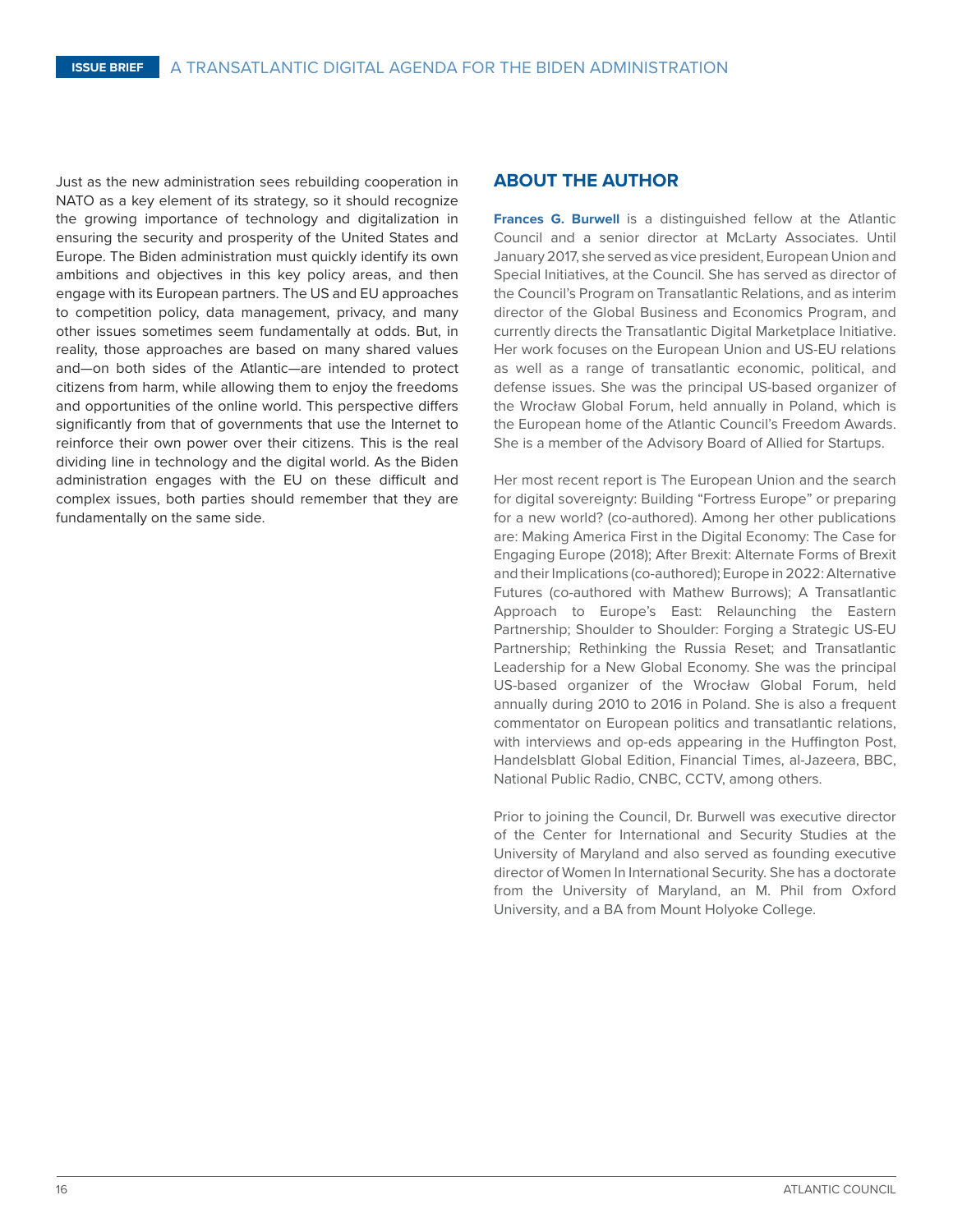## **Atlantic Council Board of Directors**

#### **CHAIRMAN**

\*John F.W. Rogers

#### **EXECUTIVE CHAIRMAN EMERITUS**

\*James L. Jones

**PRESIDENT AND CEO** \*Frederick Kempe

#### **EXECUTIVE VICE CHAIRS**

\*Adrienne Arsht \*Stephen J. Hadley

#### **VICE CHAIRS**

\*Robert J. Abernethy \*Richard W. Edelman \*C. Boyden Gray \*Alexander V. Mirtchev \*John J. Studzinski

#### **TREASURER**

\*George Lund

#### **DIRECTORS**

Stéphane Abrial Todd Achilles \*Peter Ackerman Timothy D. Adams \*Michael Andersson David D. Aufhauser Colleen Bell \*Rafic A. Bizri \*Linden P. Blue Philip M. Breedlove Myron Brilliant \*Esther Brimmer R. Nicholas Burns \*Richard R. Burt Michael Calvey Teresa Carlson James E. Cartwright John E. Chapoton Ahmed Charai

Melanie Chen Michael Chertoff \*George Chopivsky Wesley K. Clark \*Helima Croft Ralph D. Crosby, Jr. \*Ankit N. Desai Dario Deste \*Paula J. Dobriansky Joseph F. Dunford, Jr. Thomas J. Egan, Jr. Stuart E. Eizenstat Thomas R. Eldridge \*Alan H. Fleischmann Jendayi E. Frazer Courtney Geduldig Robert S. Gelbard Thomas H. Glocer John B. Goodman \*Sherri W. Goodman Murathan Günal Amir A. Handjani Katie Harbath Frank Haun Michael V. Hayden Amos Hochstein \*Karl V. Hopkins Andrew Hove Mary L. Howell Ian Ihnatowycz Wolfgang F. Ischinger Deborah Lee James Joia M. Johnson \*Maria Pica Karp Andre Kelleners Astri Kimball Van Dyke Henry A. Kissinger \*C. Jeffrey Knittel Franklin D. Kramer Laura Lane Jan M. Lodal Douglas Lute Jane Holl Lute William J. Lynn Mark Machin Mian M. Mansha

Marco Margheri Chris Marlin William Marron Neil Masterson Gerardo Mato Timothy McBride Erin McGrain John M. McHugh H.R. McMaster Eric D.K. Melby \*Judith A. Miller Dariusz Mioduski \*Michael J. Morell \*Richard Morningstar Virginia A. Mulberger Mary Claire Murphy Edward J. Newberry Thomas R. Nides Franco Nuschese Joseph S. Nye Ahmet M. Ören Sally A. Painter Ana I. Palacio \*Kostas Pantazopoulos Alan Pellegrini David H. Petraeus W. DeVier Pierson Lisa Pollina Daniel B. Poneman \*Dina H. Powell McCormick Robert Rangel Thomas J. Ridge Lawrence Di Rita Michael J. Rogers Charles O. Rossotti Harry Sachinis C. Michael Scaparrotti Rajiv Shah Wendy Sherman Kris Singh Walter Slocombe Christopher Smith James G. Stavridis Michael S. Steele Richard J.A. Steele Mary Streett

\*Frances M. Townsend Clyde C. Tuggle Melanne Verveer Charles F. Wald Michael F. Walsh Gine Wang-Reese Ronald Weiser Olin Wethington Maciej Witucki Neal S. Wolin \*Jenny Wood Guang Yang Mary C. Yates Dov S. Zakheim

#### **HONORARY DIRECTORS**

James A. Baker, III Ashton B. Carter Robert M. Gates James N. Mattis Michael G. Mullen Leon E. Panetta William J. Perry Colin L. Powell Condoleezza Rice George P. Shultz Horst Teltschik John W. Warner William H. Webster

\*Executive Committee Members

List as of December 15, 2020